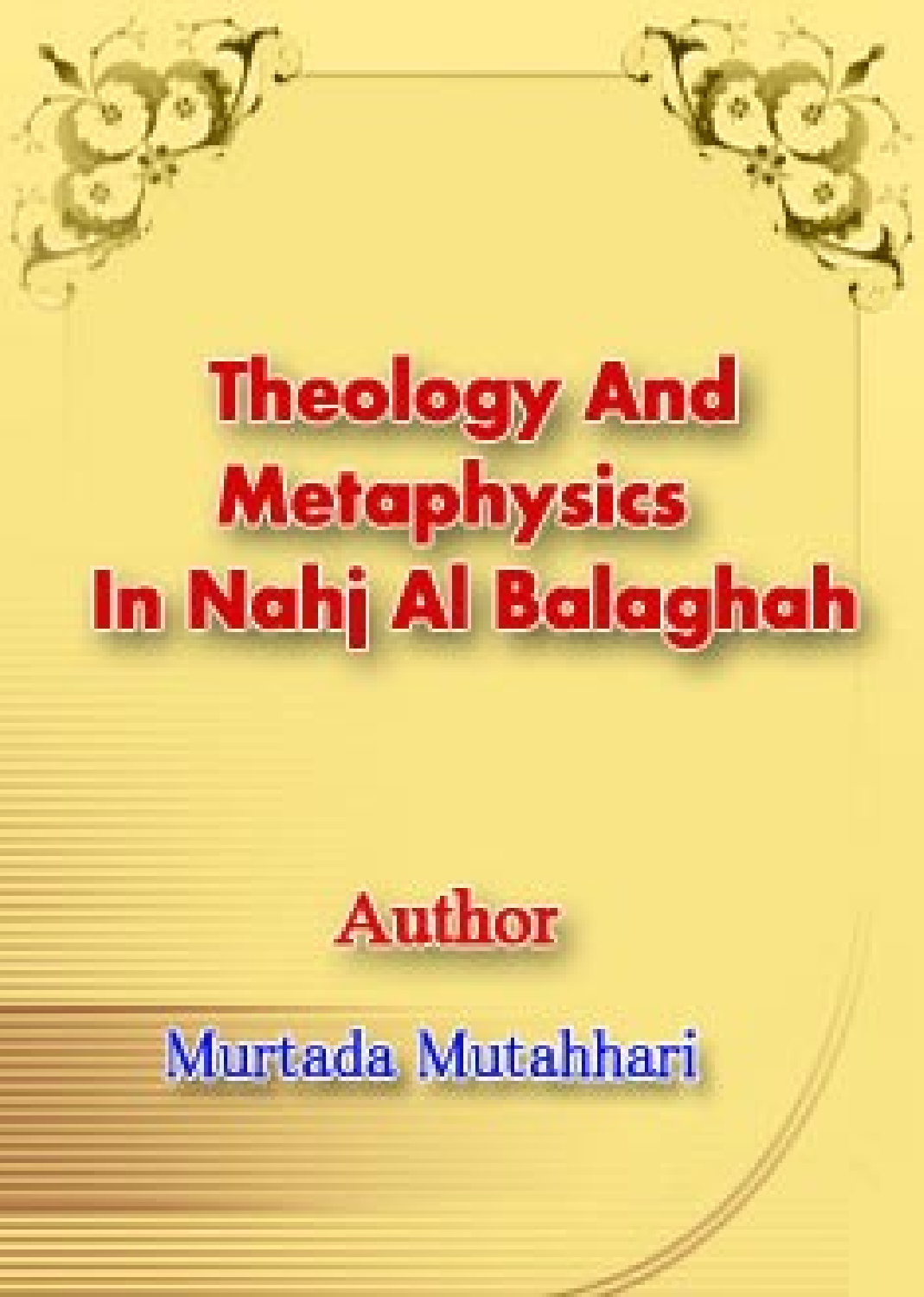Theology And Metaphysics In Nahj Al Balaghah

Author : Murtadha Mutahhari

**Preface** 

A Bitter Fact

Shi'i Rationalism

Philosophical Notions Concerning Metaphysics

The Value of Study of the Natural Phenomena

Purely Rationalistic Problems

The Divine Essence and Attributes

Divine Unity an Ontological, not a Numerical Concept

God, The First and the Last; the Manifest and the Hidden

The Nahj al-balaghah and the Notions of Kalam

The Nahj al‐balaghah and Philosophical Concepts

The Nahj al-balaghah and Western Philosophic Thought

Preface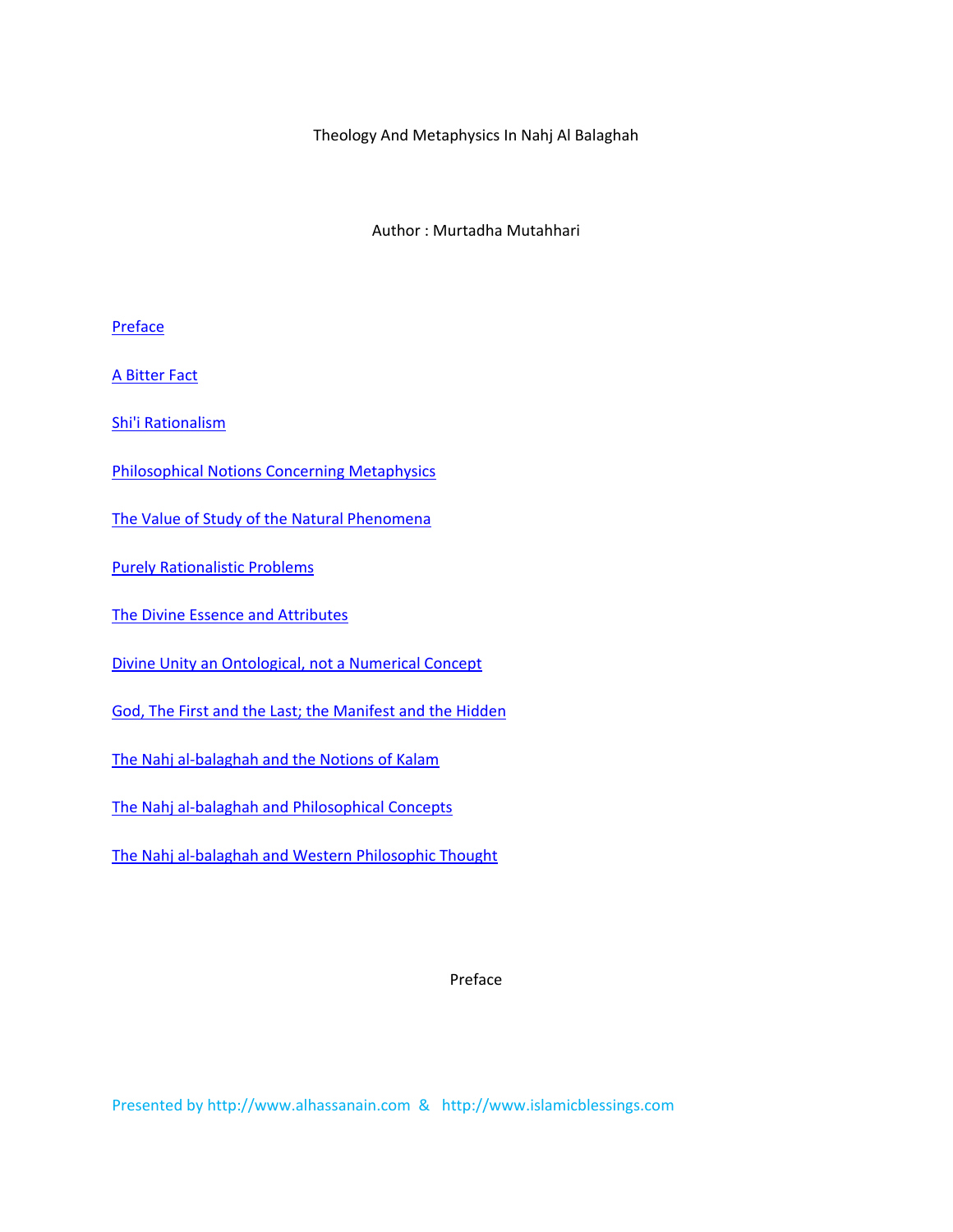

One of the fundamental issues dealt with in the Nahj al‐balaghah relates to theological and metaphysical problems. In all, there are about forty places in the sermons, letters, and aphorisms where these matters are discussed. Some of these pertain to the aphorisms, but more often the discussion is longer, covering sometimes several pages.

The passages on tawhid (Divine Unity) in the Nahj al‐balaghah can perhaps be considered to be the most wonderful discussions of the book. Without any exaggeration, when we take into account the conditions in which they were delivered, they can almost be said to be miraculous.

The discussions on this theme in the Nahj al‐balaghah are of a varied nature. Some of them constitute studies of the scheme of creation bearing witness to Divine creativity and wisdom. Here, 'Ali speaks about the whole system of the heaven and the earth, or occasionally discusses the wonderful features of some specific creature like the bat, the peacock or the ant, and the role of Divine design and purpose in their creation. To give an example of this kind of discussion, we may quote a passage regarding the ant:

Have you observed the tiny creatures that He has created? How He has made them strong and perfected their constitution and shaped their organs of hearing and sight, and how He has styled their bones and skin? Observe the ant with its tiny body and delicate form. It is so small that its features can hardly be discerned by the eye and so insignificant that it does not enter our thoughts. See how it roams about upon the ground and arduously collects its livelihood.

It carries the grain to its hole and deposits it in its store. It collects during the summer for the winter and, when winter arrives, it foresees the time to reemerge. Its livelihood is guaranteed and designed according to its built. The Benefactor and the Provider does not forget or forsake it. He does not deprive it, even though it should be in hard and dry stones and rocks. You will be amazed at the delicate intricacy of its wonderful constitution if you investigate the structure of its alimentary canals, its belly, and its eyes and ears which are in its head ... (Sermon 185)

However, most of the discussions about tawhid in the Nahj al‐balaghah are rational and philosophical. The rare sublimity of the Nahj al‐balaghah becomes manifest in these discourses. In these philosophical and rational discourses of the Nahj al‐balaghah on tawhid what constitutes the focus of all arguments is the infinite, absolute and self‐sufficing nature of the Divine Essence. In these passages, 'Ali ('a) attains to the heights of eloquence, and none, neither before him nor after him, has approached him in this aspect.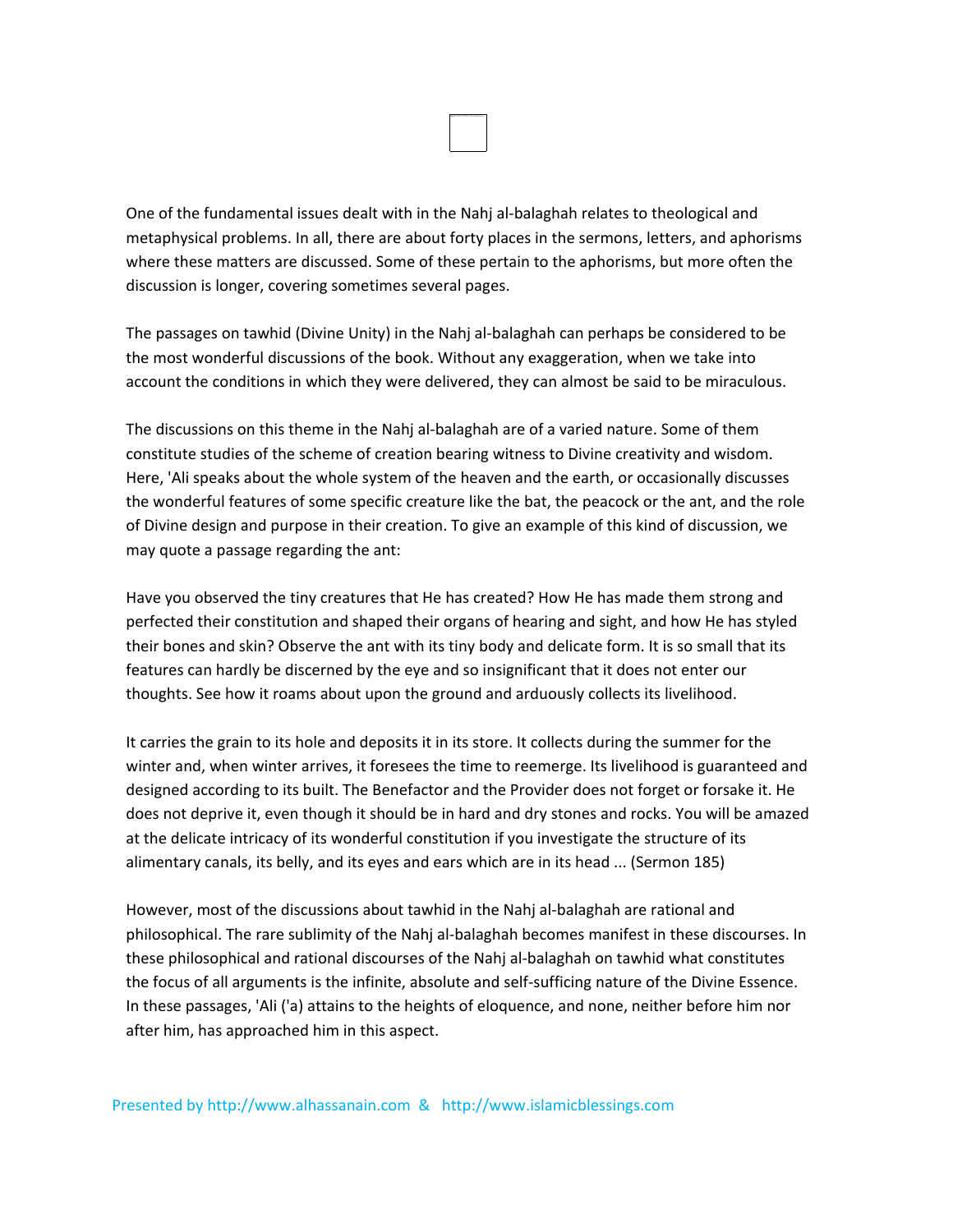Another issue dealt with is that of the absolute simplicity (al‐basatatal‐mutlaqah) of the Divine Essence and negation of every kind of multiplicity, divisibility in the Godhead and refutation of separability of the Divine Attributes from the Divine Essence. This theme occurs repeatedly in the Nahj al‐balaghah.

Also discussed is a series of other profound problems which had never been touched before him. They are: God being the First while also being the Last; His being simultaneously the Manifest and the Hidden; His priority over time and number, i.e. His pre-eternity is not temporal and His Unity is not numerical;

His Supremacy, Authority, and Self‐sufficiency; His Creativeness; that attendance to one affair does not prevent Him from attending to other affairs; the identity of Divine Word and Act; the limited capacity of human reason to comprehend His reality; that gnosis (ma'rifah) is a kind of manifestation (tajalli) of Him upon the intellects, which is different from conception or cognition by the mind; the negation of such categories and qualities as corporeality,

motion, rest, change, place, time, similarity, opposition, partnership, possession of organs or instruments, limitation and number; and a series of other issues which we shall, God willing, mention later and give examples of every one of these. Even a thinker well-versed in the beliefs and views of ancient and modern philosophers would be struck with wonder to see the wide range and scope of the problems propounded in that wonderful book.

An elaborate discussion of the issues raised and dealt with in the Nahj al‐balaghah would itself require a voluminous book and cannot be covered in one or two articles. Unavoidably, we shall be brief; but before we commence our brief survey, we are compelled to mention certain points as an introduction to our discussion.

#### A Bitter Fact

We, the Shi'ah Muslims, must confess that we have been unjust in regard to our duty with respect to the man whom we, more than others, take pride in following; or, at the very least, we must admit falling short in our duty towards him. In substance, any kind of failure in fulfilling our responsibility is an act of injustice on our part. We did not want to realize the significance of 'Ali ('a), or we had been unable to. All our energy and labour were devoted to proclaiming the Prophet's statements about 'Ali and to denouncing those who ignored them, but we failed to pay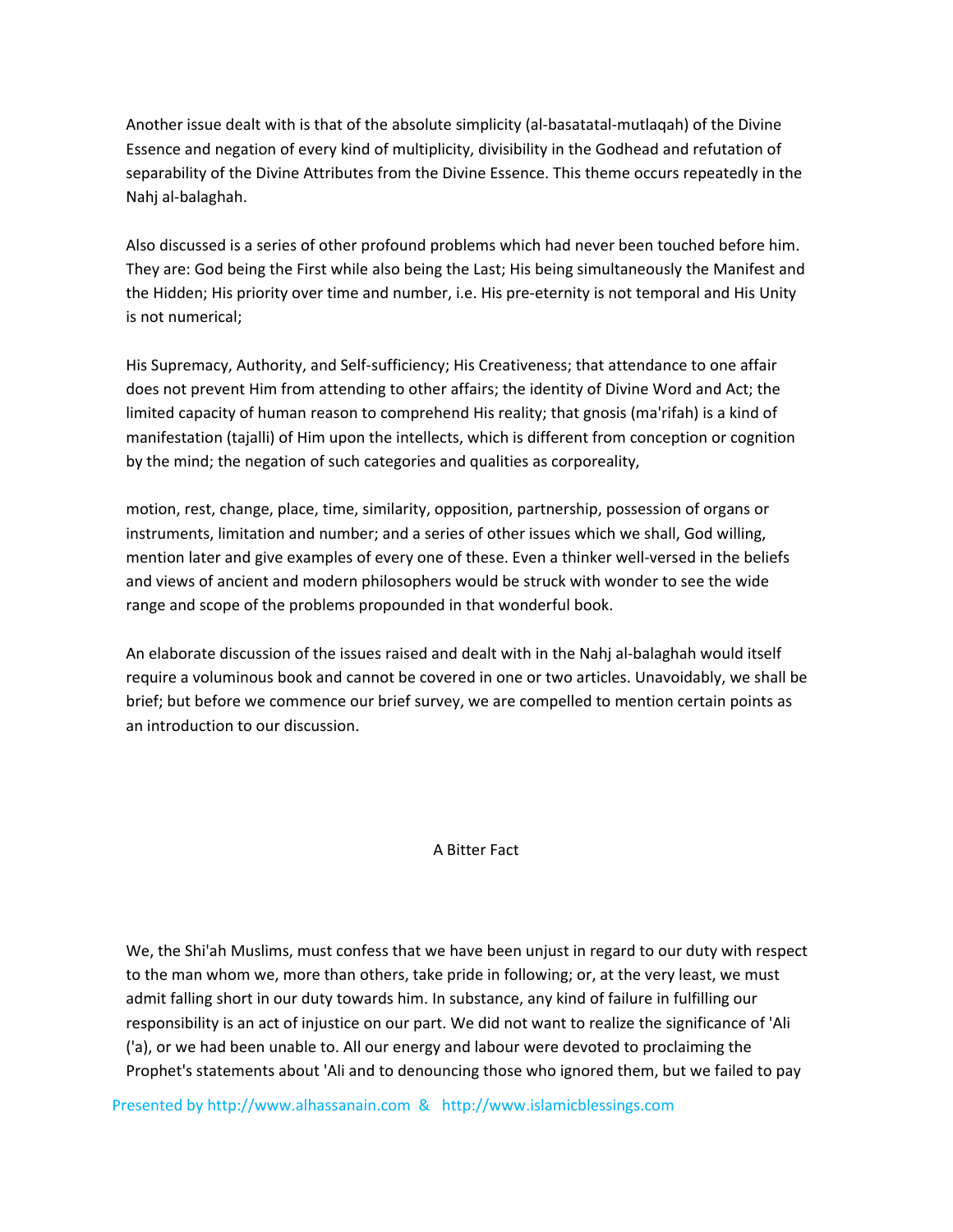attention to the intellectual side of Imam 'Ali's personality.

Sadi says:

The reality of musk lies in its scent, Not in the perfumer's advice.

Applying Sa'di's words to our attitude regarding Imam 'Ali's personality, we did not realize that this musk, recommended by the Divine Perfumer, itself carried its pleasant aroma, and before everything else we should have tried to know its scent and become familiar with it. That is, we should have familiarized ourselves and others with its inner fragrance. The counsel of the Divine Perfumer was meant to acquaint the people with its pleasant redolence, not for the purpose that they may believe that it is musk and then devote all their energies trying to convince others by arguing with them, without bothering to acquaint themselves with its real fragrance.

Had the Nahj al‐balaghah belonged to some other people, would they have treated it in the way we treated this great book? The country of Iran is the centre of Shi'ism and the language of its people is Persian. You have only to examine the translations and commentaries on the Nahj al‐ balaghah to make a judgement about what our accomplishment amounts to.

To take a more general case, the Shi'i sources of hadith (tradition) and texts of du'a' (prayers) are incomparable to the texts of the non‐Shi'i works in the same field. This is also true of Divine teachings and other subjects. The problems and issues discussed in works like al‐Kulayni's al‐Kafi,

or al‐Shaykh al‐Saduq's al‐Tawhid, or al‐'Ihtijaj of al‐Tabarsi are nowhere to be found among the works of the non-Shi'is. It can be said that if occasionally similar issues are dealt with in the non-Shi'i books, the material is unmistakably spurious, for it is not only opposed to the prophetic teachings but is also contradictory to the Quranic fundamentals. There is a strong smell of anthropomorphism which hangs around them.

Recently, Hashim Ma'ruf al‐Hasani, in his book Dirasat fi al‐Kafi li al‐Kulayni wa al‐Sahih li al‐ Bukhari, which is an original but a brief comparative study of al‐Sahih of al‐Bukhari and al‐ Kulayni's al‐Kafi, has dealt with the traditions related to the problems of theology.

#### **Shi'i Rationalism**

The discussion of theological problems and their analysis by the Shi'i Imams, of which the Nahj al‐ balaghah is the earliest example, was the main cause of the emergence of rationalistic approach and philosophic outlook in the Shi'i intellectual world from the earliest days of Islam. This cannot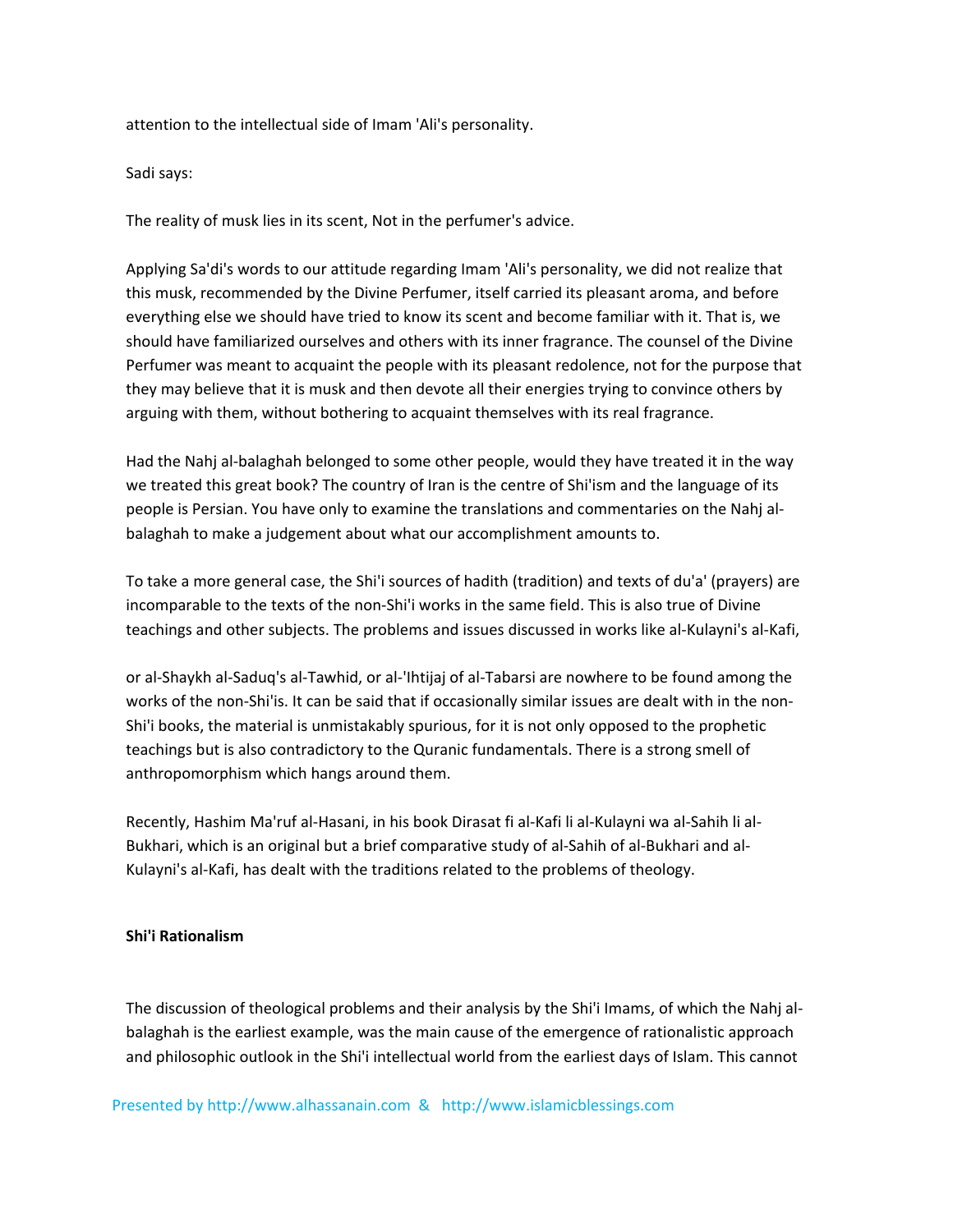be labelled as an innovation in Islam; rather, its basis was laid down by the Quran itself. It was in accordance with the approach of the Quran and for the purpose of its interpretation that the Imams of the Ahl al‐Bayt ('a) expounded such issues. If anybody can be reproached in this matter, it is those who did not adopt this method and abandoned the means to follow it.

History shows that from the earliest Islamic era, the Shiah, more than any other sect, were interested in these problems. Amongst the Ahl al‐Sunnah, the Mu'tazilites, who were nearer to the Shi'ah, did possess similar inclinations. But, as we know, the general view predominant among the Ahl al‐Sunnah did not welcome it, and as a result the Mu'tazilite sect became extinct about the end of the 3rd/9th century .

Ahmad Amin, the Egyptian writer, confirms this view in the first volume of his Zuhr al‐'Islam. After discussing the philosophic movement in Egypt during the reign of the Fatimids, who were a Shi'ah sect, he writes:

Philosophy is more akin to Shi'ism than it is to the Sunni Islam, and we witness the truth of this in the era of the Fatimid rule [in Egypt] and in that of the Buyids [in Iran]. Even during the later ages Iran, which is a Shi'ite country, has paid more attention to philosophy than any other Islamic country. In our own times, Sayyid Jamal al‐Din al Asadabadi, who had Shi'ite inclinations and had studied philosophy in Iran, created a philosophic movement in Egypt when he arrived here.

Curiously, Ahmad Amin in his explanation of why the Shi'ah showed more inclination towards philosophy, commits an error, willfully or otherwise. According to him, "the reason for greater inclination on the part of the Shi'ah towards rational and philosophical discussions is to be found in their esotericism and their flair for ta'wil. [1] They were compelled to seek the assistance of philosophy for defence of their esotericism. That is why the Fatimid Egypt and Buyid Persia, and Iran during the Safawid and Qajar periods, were more disposed towards philosophy than the rest of the Islamic world."

This is sheer nonsense on the part of Ahmad Amin. It was the Imams ('a) of the Shi'ah who for the first time introduced philosophical approach, and it was they who introduced the most profound and intricate concepts with regard to theological problems in their arguments, polemics, sermons, ahadith, and prayers, of which the Nahj al‐balaghah is one example.

Even with regard to the prophetic traditions, the Shi'ah sources are far more sublime and profound than the traditions contained in the non‐Shi'i sources. This characteristic is not confined to philosophy only, but is also true of kalam, fiqh, and usul al‐fiqh, in which the Shi'ah enjoy a position of distinction. All this owes its origin to one and same source: stress on rationalism.

Some others have tried to trace the origin of this difference [between the Shi'i and the Sunni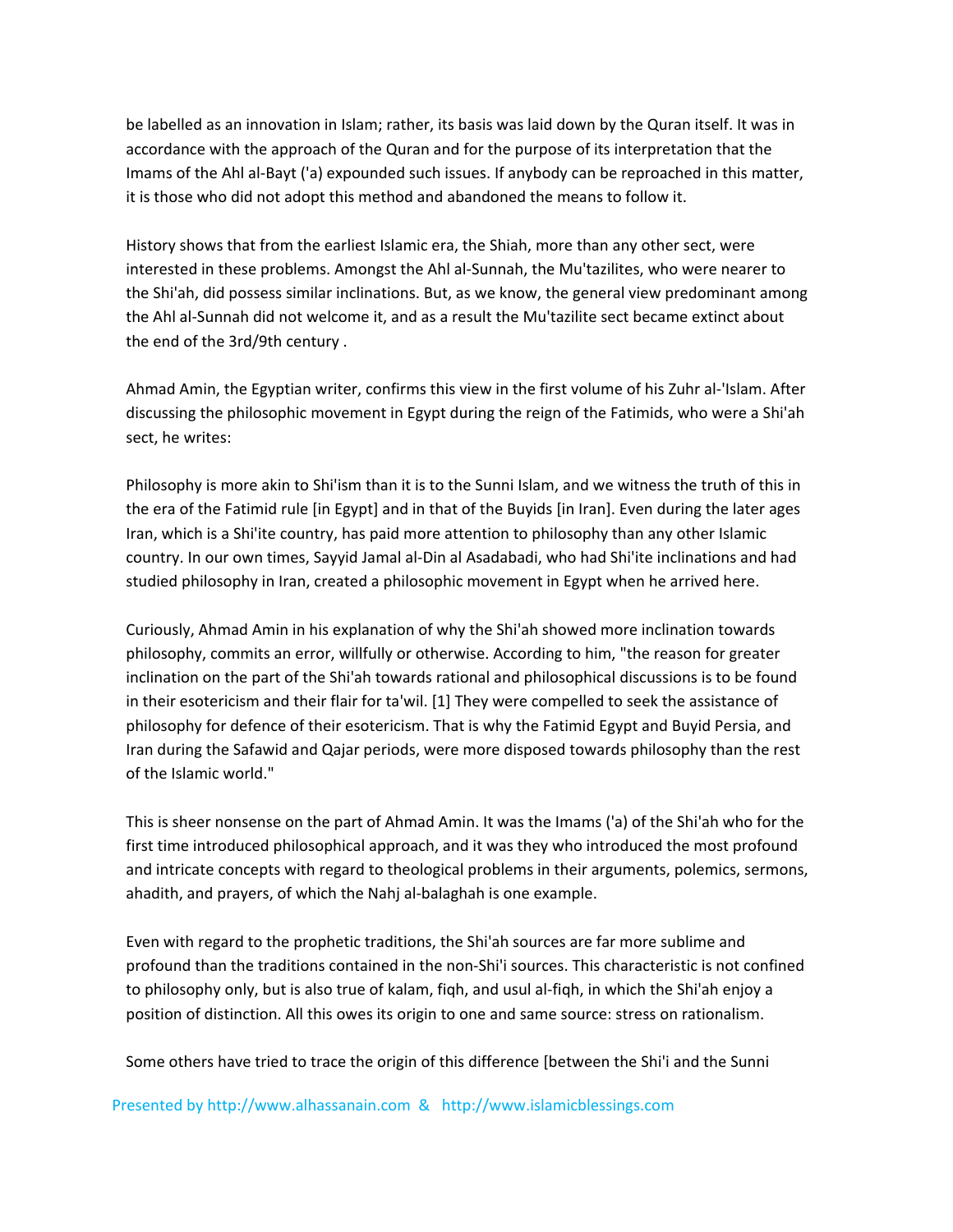intellects] in the concept of "the Shi'ite nation". According to them, since the Persians are Shi'ite and the Shi'ah are Persian, and as the Persians are a people with a philosophical temperament, fond of the intricacies of speculation and pure thought, with the help of their rich and strong philosophical tradition, they succeeded in raising the level of Shi'a thought and gave it an Islamic colour.

Bertrand Russell, in A History of Western Philosophy, expresses a similar view based on the above‐ mentioned argument. With his habitual or inherent impoliteness he puts forth this opinion. However, Russell lacks the capacity of vindicating his claim, since he was totally unfamiliar with Islamic philosophy and basically knew nothing about it. He was not qualified to express any informed opinion about the origins of Shi'ah thought and its sources.

Our rejoinder to the upholders of this view is: first of all, not all Shi'ah were Iranian, nor all Iranians were Shi'ah. Were Muhammad ibn Ya'qub al‐Kulayni, Muhammad ibn 'Ali ibn al‐Husayn ibn Babawayh al‐ Qummi and Muhammad ibn Abi Talib al‐Mazandarani Persian, but not Muhammad ibn Isma'il al‐Bukhari, Abu Dawud al‐Sijistani and Muslim ibn Hajjaj al‐Nishaburi?

Was al-Sayyid al-Radi, the compiler of the Nahj al-balaghah, of Persian origin? Were the Fatimids of Egypt of Persian descent? Why was philosophic thought revived in Egypt with the inception of Fatimid rule and why did it decline with their fall? And why was it revived later, after a long interval, only through the influence of an Iranian Shi'ah?

The truth is that the Imams of the Ahl al-Bayt ('a) were the only real dynamic force behind this mode of thinking and this kind of approach. All scholars of the Ahl al‐Sunnah admit that among the Prophet's Companions only 'Ali ('a) was a man of philosophic wisdom, who had an altogether distinct rational approach. Abu 'Ali ibn Sina is quoted as having remarked:

'Ali's position among the Companions of Muhammad (S), was that of the "rational" in the midst of the "corporeal."

Obviously, the intellectual approach of the followers of such an Imam as 'Ali ('a) should be expected to be radically different from that of those who followed others. Moreover, Ahmad Amin and others have been susceptible to another similar misunderstanding. They express doubts with regard to the authenticity of ascription of such philosophic statements [as exist in the Nahj al-balaghah ] to 'Ali ('a). They say that the Arabs were not familiar with such kind of issues and such arguments and elaborate analyses as are found in the Nahj al‐balaghah before their acquaintance with Greek philosophy, and evidently, according to them, these discourses should have been composed by some later scholars familiar with Greek philosophy, and were attributed to Imam 'Ali ibn Abi Talib ('a).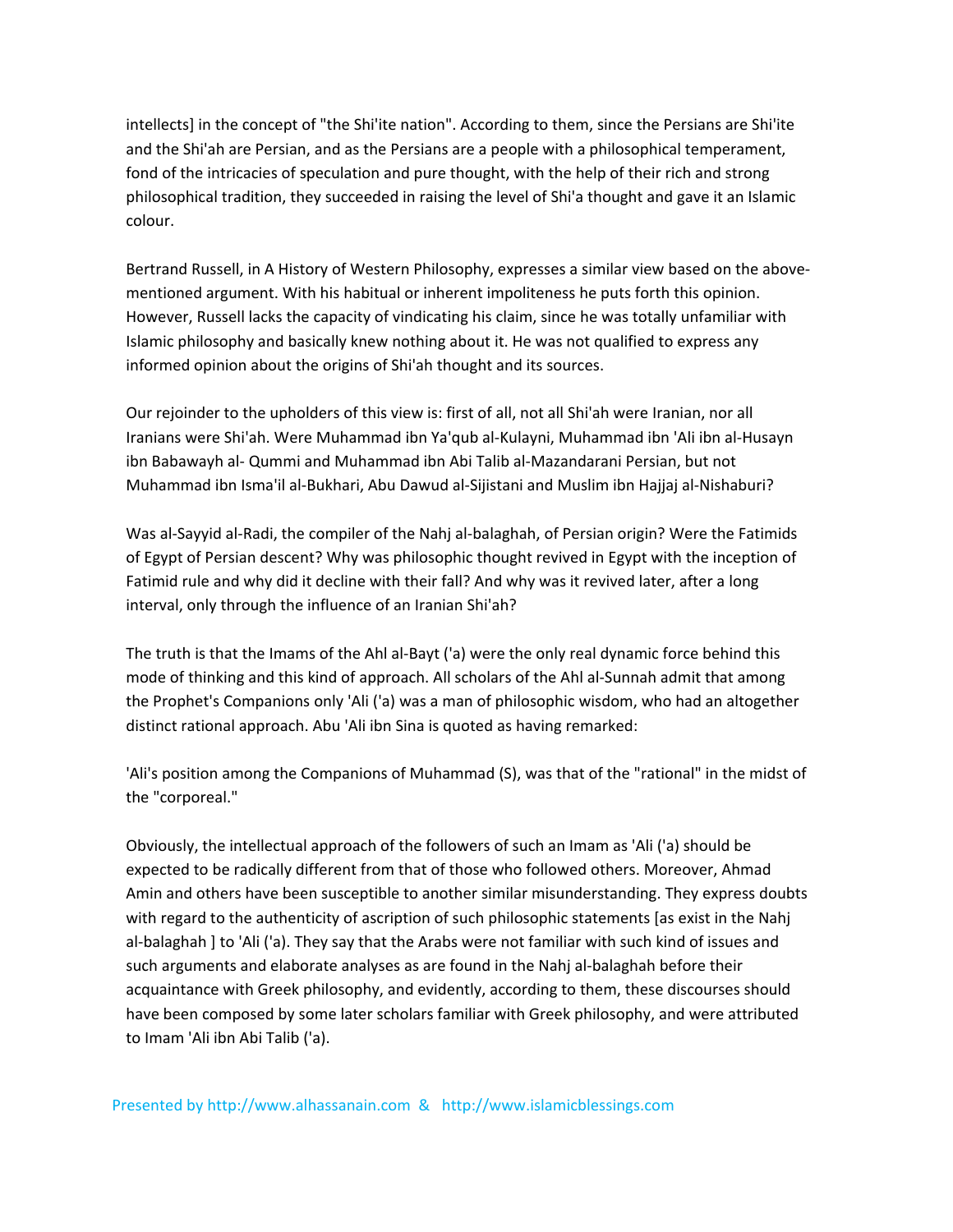We also accept that the Arabs were not familiar with such ideas and notions. Not only the Arabs, the non‐Arabs, too, were not acquainted with them, nor were those notions familiar to the Greeks and Greek philosophy. Ahmad Amin first brings down 'Ali ('a) to the level of such Arabs like Abu Jahl and Abu Sufyan and then he postulates his minor and major premises and bases his conclusion on them: The Arabs were unfamiliar with philosophical notions;

'Ali was an Arab: therefore 'Ali was also unfamiliar with philosophical notions. One should ask him whether the Arabs of the Jahiliyyah were familiar with the ideas and concepts that were propounded in the Quran. Had not 'Ali ('a) been brought up and trained by the Messenger of Allah himself? Didn't the Prophet (S) introduce 'Ali ('a) to his Companions as the most learned and knowledgeable amongst them? Why should we deny the high spiritual status of someone who enriched his inner self by drawing on the bounteous wealth of Islam in order to protect the prestige of some of the Prophet's Companions who could never rise above the ordinary level?

Ahmad Amin says that before acquaintance with Greek philosophy the people of Arabia were not familiar with the ideas and concepts found in the Nahj al‐balaghah.

The answer to this is that the Arabs did not become acquainted with the ideas and notions propounded in the Nahj al‐balaghah even after centuries of familiarity with Greek philosophy. Not only the Arabs, even the non‐Arab Muslims were not acquainted with these ideas, for the simple reason that there is no trace of them in Greek philosophy itself! These ideas are exclusively special to Islamic philosophy. The Islamic philosophers gradually picked these ideas up from the basic Islamic sources and incorporated them in their thought under the guidance of revelation.

Philosophical Notions Concerning Metaphysics

As mentioned before, the Nahj al‐balaghah adopts two kinds of approach to the problems of theology. The first kind of approach calls attention to the sensible world and its phenomena as a mirror reflecting the Knowledge and Perfection of the Creator. The second approach involves purely rationalistic and philosophical reflections. The latter approach accounts for the greater part of the theological discussions of the Nahj al‐balaghah. Moreover, it is the only approach adopted in regard to the discussion about the Divine Essence and Attributes.

As we know, the value of such discussions and the legitimacy of such reflections have been always questioned by those who consider them improper from the viewpoint of reason or canon, or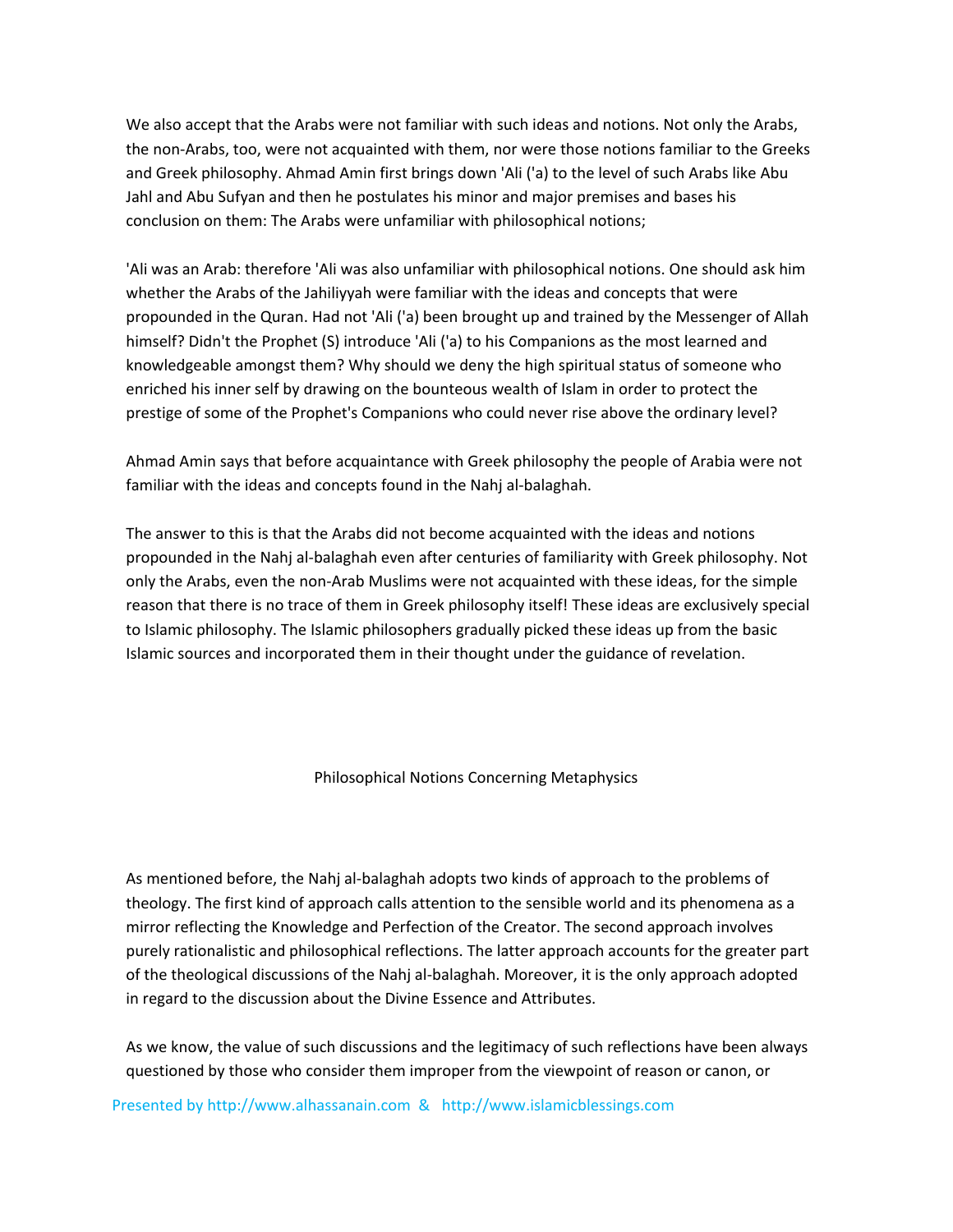both. In our own times, a certain group claims that this kind of analysis and inference does not agree with the spirit of Islam and that the Muslims were initiated into such kind of speculations under the influence of Greek philosophy and not as a result of any inspiration or guidance effused from the Quran.

They say that if the Muslims had adhered closely to the Quranic teachings they would not have entangled themselves with these tortuous clebates. For the same reason, they view with suspicion the authenticity of such speculations found in the Nahj al‐balaghah and their ascription to Imam 'Ali ('a).

In the second and third centuries a group of people opposed such kind of discussions and questioned their legitimacy, raising doctrinal objections. They insisted that it is obligatory for Muslims to be satisfied with the literal and commonly understood meaning of the words of the Quran, and regarded every kind of inquiry into the meaning of the Quran as an innovation (bid'ah) in religion. For instance, if someone inquired about the meaning of the Quranic verse "The All‐ compassionate sat Himself upon the Throne " [20:5], he was confronted by the displeasure of those who regarded such questions as not only improper but distasteful. He would be told: "The exact meaning is unknown and questioning is heresy". [2]

During the 3rd/9th century, this group, which later came to be called Ash'arites, overwhelmed the Mu'tazilites, who considered such speculations to be within the bounds of legitimacy. This victory of the Asharites delivered a severe blow to the intellectual life of Islam. The Akhbaris, who were a Shi'i school which flourished during the period between the 10th/16th and the 14th/20th centuries‐and particularly during the 10th/16th and 11th/17th centuries‐followed the Asha'irah in their ideas and beliefs. They raised doctrinal objections against ratiocination. Now we shall proceed to discuss the objections raised from a rationalist point of view.

As a result of the triumph of the empirical and experimental method over the deductive approach in Europe, especially in the physical sciences, the view began to prevail that rational speculation was unreliable not only in the physical sciences but also in all scientific disciplines and that the only reliable method was that of empirical philosophy. The result of it was that tne problems of theology were viewed with doubt and suspicion, because they lay beyond the domain of experimental and empirical observation.

The past victories of the Ash'arites, on the one hand, and the amazing triumphs of the empirical method, which followed one another in quick succession, on the other hand, drove some non‐ Shi'ite Muslim writers to the extremes of excitement. The outcome was the eclectic opinion that from the religious (Shar'i) as well as the rational point of view the use of deductive method even in problems of theology should be discarded. From the Shar'i viewpoint,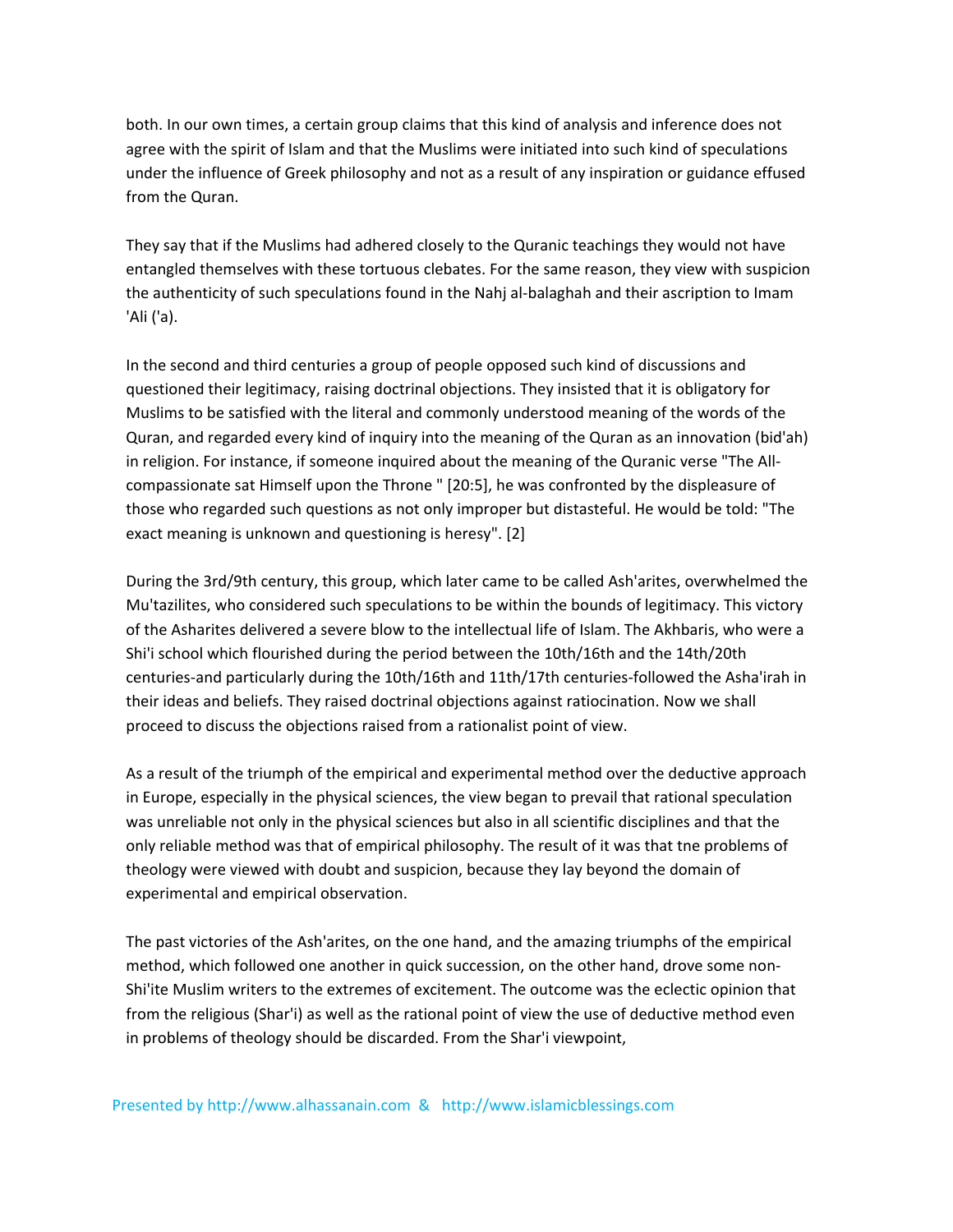they made the claim that according to the outlook of the Quran the only approach valid in theology was the empirical and experimental method and the study of the natural phenomena and the system of creation; the rest, they declared, is no more than an exercise in futility. They pointed out that in scores of its verses, the Quran in most unequivocal terms has invited human beings to study the phenomena of nature; it considers the keys to the secrets of the origin and workings of the universe to be concealed within nature itself. In this way they echoed, in their writings and speeches, the ideas expressed by the European proponents of empirical philosophy .

Farid al‐Wajdi in his book 'Ala atlal al‐madhhab al‐maddi (On the Ruins of Materialism), and Sayyid Abu al‐Hasan al‐Nadawi, in his Madha khasira al‐'alam bi‐inhitat al‐Muslimin ("What the World Lost Through the Decline of Muslims") and the writers belonging to the Muslim Brotherhood (Ikhwan al‐Muslimin) such as Sayyid Qutb and others, have supported this view, vehemently attacking the opposite viewpoint.

Al‐Nadawi, in his above‐mentioned book, says:

The prophets informed men about the existence of God and His Attributes and informed them about the origin and beginning of the world and the ultimate destiny of man, putting this free information at his disposal. They relieved him of the need to understand and discuss these problems the basics of which lie beyond our reach (because these problems belong to the sphere of the supra‐sensible and our knowledge and experience is limited to the physical and the sensible). But men did not value this blessing and entangled themselves in debates and speculations about these problems, and strode into the dark regions of the hidden and the unknowable. [3]

The same author, in another chapter of the same book, where he discusses the causes of the decline of Muslims, under the heading "The Neglect of Useful Sciences," criticizes the muslim 'ulama' in these words:

The Muslim scholars and thinkers did not give as much importance to practical and experimental sciences as they gave to debating about metaphysics, which they had learnt from Greek philosophy. The Greek metaphysics and theology is nothing more than Greek's polytheistic mythology presented in a philosophical outfit, and is no more than a series of meaningless conjectures expressed in an absurd jargon. God has exempted Muslims from debate, speculation and analysis in these matters, which are not much different from the analytic pursuits of the Alchemists. But out of ingratitude for this great blessing, the Muslims wasted their energy and genius in problems of this sort. [4]

Without doubt, the views of the like of Farid al‐Wajd; and al‐Nadawi should be regarded as a kind of return to Ash'arism, though dressed in contemporary style akin to the language of empirical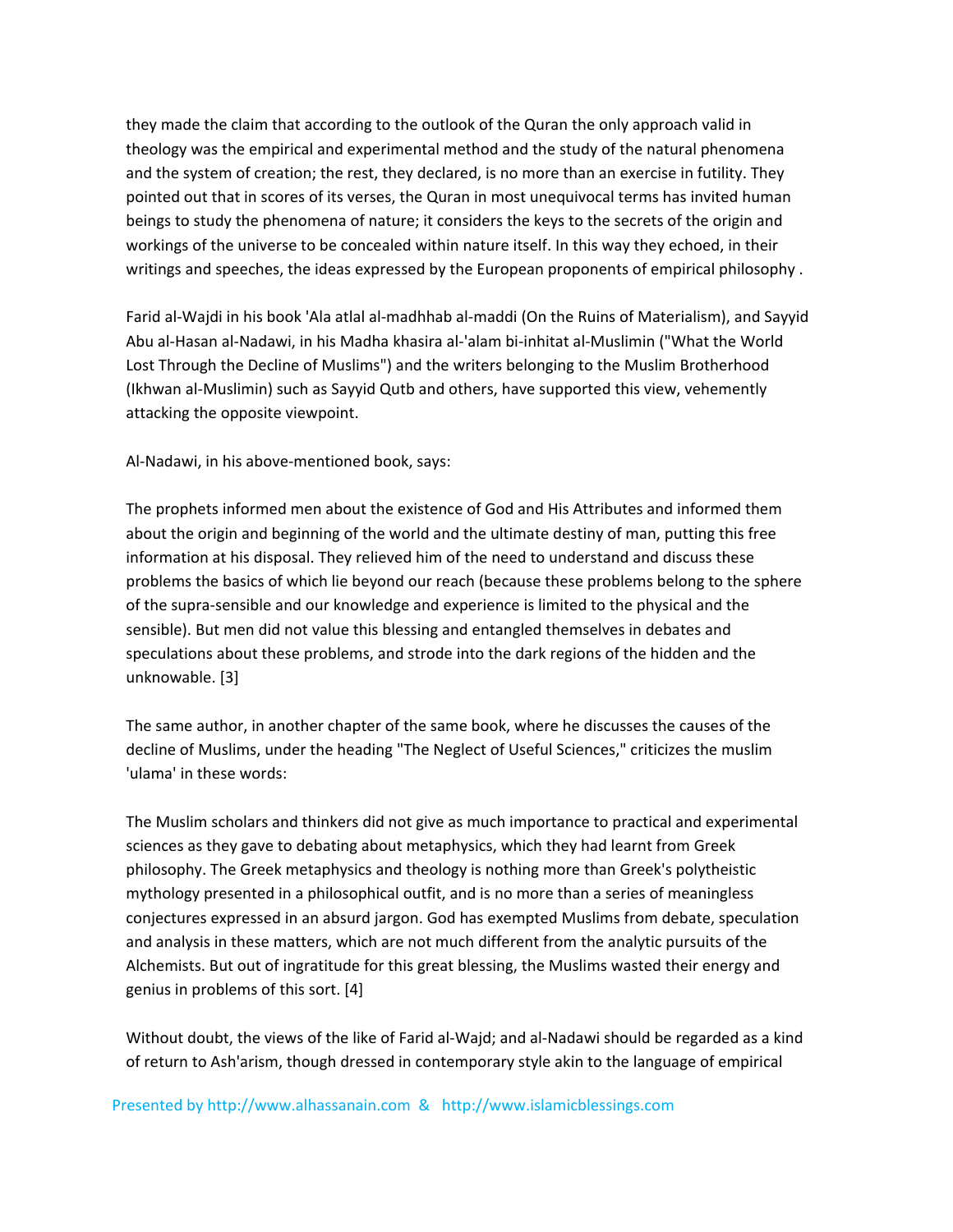#### philosophy.

Here, we cannot enter into a philosophic discussion about the value of philosophic reflection. In the chapters entitled "The Value of Information" and "Origin of Multiplicity in Perception" of the book The Principles and Method of Realism, we have discussed the matter in sufficient detail. Here, we shall confine ourselves to the Quranic aspect of this problem, and investigate whether the Holy Quran considers the study of nature to be the only valid method of inquiry into theological problems, or whether it allows for another approach besides the above-mentioned.

However, it is essential to point out that the disagreement between the Ash'arites and the non-Ash'arites is not about the legitimacy of the use of the Book and the Sunnah as sources in the problems of theology; rather, the disagreement concerns the manner of their utilization. According to the Ash'arites, their application should not exceed mute acceptance.

According to them, we assign the various Attributes like Unity, Omniscience, Omnipotence and the rest to God because they have been ascribed to Him by the Shar'iah, otherwise we would not know whether God is such or not, because the basic principles and essentials dealing with God are beyond our reach. Therefore, according to them, we are forced to accept God as such, but we cannot know or understand that God is such. The role of the religious texts is that they prescribe for us the way we ought to think and believe so that we may follow it in our thought and beliefs.

According to the contestants of this view, these issues are amenable to human understanding, like any other rational concept or idea. That is, there exist certain principles and essentials which if known properly enable man to understand them. The role of the religious texts lies in their capacity to inspire,

motivate, and guide human reason by putting understandable principles and essentials at its disposal. Basically servitude in intellectual matters is absurd. It is like ordering one to think in a certain fashion, and asking him to derive certain prescribed conclusions. It is like ordering someone to see a thing in a certain fashion and then asking him, "How do you see it? Is it big or small? black or white?" Servitude in thinking does not mean anything other than absence of thinking and acceptance without reflection.

In short, the question is not whether it is possible for man to go beyond the teachings of the Revelation. God be our refuge, there is nothing that lies beyond them; because that which has reached us through Revelation and the Household of the Revelation (i.e. the Ahl al‐Bayt [A]) is the utmost limit of perfection concerning knowledge of the Divine. Here our debate centres upon the capacity of human thought and reason, whether it can, when supplied with the basic principles and essentials, undertake an intellectual journey through the world of theological problems [5] or not.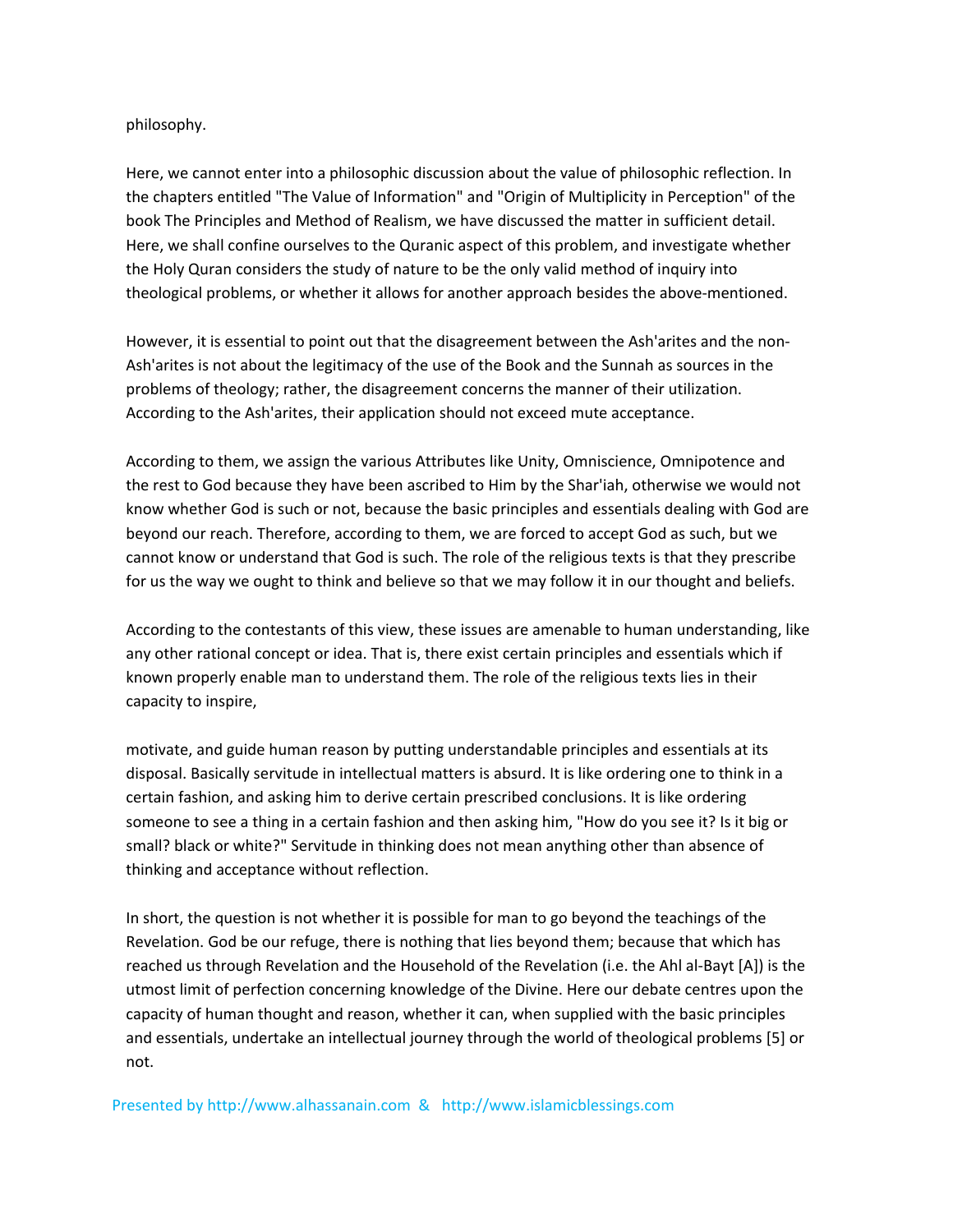As to the invitation of the Quran to study and inquiry about the phenomena of creation, and its emphasis on nature as a means for attaining the knowledge of God and the supra‐natural, it should be said that it is, indubitably, a basic principle of the Quranic teachings. It is with extraordinary insistence that the Quran asks human beings to inquire into the nature of the earth, the sky, the plants and animals, and man himself, and urges them to study them scientifically.

It is also indubitable that the Muslims did not take enough worthy steps in this direction. Perhaps the real reason behind it was Greek philosophy, which was deductive and based on pure speculation, and they used this approach even in the field of the physical sciences. Nevertheless, as the history of science bears testimony, the muslim scientists did not altogether abandon the experimental method in their studies like the Greeks. The Muslims were the pioneers of the experimental method, not the Europeans, as is commonly thought, who followed on the tracks first laid by the Muslims.

The Value of Study of the Natural Phenomena

Aside from all of this, the question worthy of consideration is whether the Quran, besides its emphasis on the study of the creatures of earth, water, and air, allows other ways of approaching the issue, or if it closes all other doors. The question is whether the Quran, even as it invites people to study the signs of God (ayat), also welcomes other modes of intellectual endeavour. Basically, what is the value of inquiry into the works of creation (an inquiry which the Quran urges us, explicitly or implicitly, to undertake), from the viewpoint of initiating us into the awareness and consciousness which this heavenly Book aims to cultivate?

The truth is that the measure of assistance provided by the study of the works of the creation in understanding the problems explicitly pointed out by the Holy Quran is quite restricted. The Quran has propounded certain problems of theology which are by no means understandable through the study of the created world or nature. The value of study of the system of creation is limited only to the extent to which it proves that the world is governed by a Power which knows, designs, plans, and administers it. The world is a mirror, open to empirical experiment, only to the extent that it points towards something that lies beyond nature and discloses the existence of a Mighty Hand which runs nature's cosmic wheels.

Presented by http://www.alhassanain.com & http://www.islamicblessings.com But the Quran is not content that man should only know that a Mighty, Knowing, and Wise Power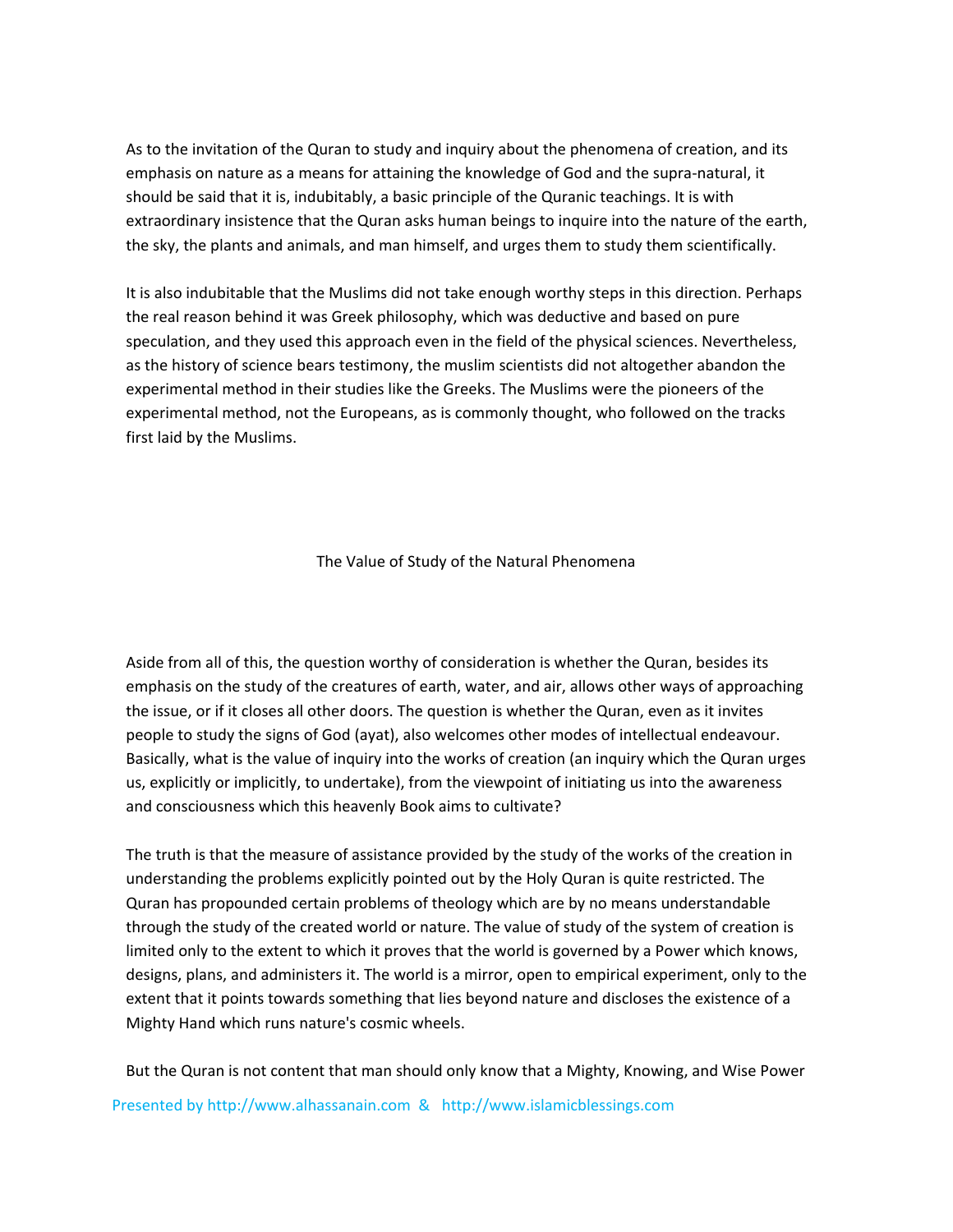administers this universe. This may perhaps be true of other heavenly scriptures, but is by no means true of the Holy Quran, which is the final and ultimate heavenly message and has a great deal to say about God and the reality transcending nature.

#### **Purely Rationalistic Problems**

The most basic problem to which the mere study of the world of creation fails to provide an answer is the necessity of existence and uncreatedness of the Power which transcends nature. The world is a mirror in the sense that it indicates the existence of a Mighty Hand and a Wise Power, but it does not tell us anything more about Its nature. It does not tell us whether that Power is subservient to something else or not, or if it is self‐subsisting. And if it is subject to something else, what is that?

The objective of the Quran is not only that we should know that a Mighty Hand administers the world, but that we may know that that Administrator is "Allah" and that "Allah" is the indefinable: (There is nothing like Him), whose Essence encompasses all perfection, or in other words, that "Allah" signifies Absolute Perfection and is the referent of, (His is the loftiest likeness). How can the study of nature give us an understanding of such notions and concepts?

The second problem is that of the Unity of God. The Quran has stated this issue in a logical form and used a syllogistic argument to explain it. The method of argument it has employed in this regard is what is called 'exclusive syllogism' or 'reductio ad impossible' (burhan al‐tamanu'). On occasion it eliminates the possibility of multiplicity in the efficient cause as in the following verse: [6]

If there had been (multiple) gods in them (i.e. the earth and the heaven) other than God, they would surely go to ruin ... (21:22)

At other times it argues by eliminating the possibility of multiplicity in the final cause:

God has not taken to Himself any son, nor is there any god besides Him; for then each god would have taken off that he created and some of them would have risen up over others ... (23:91)

The Quran never suggests that the study of the system of creation can lead us to the knowledge of the Unity of the Godhead so as to imply that the essential knowledge of the transcendental Creator be considered attainable from that source. Moreover, such a suggestion would not have been correct.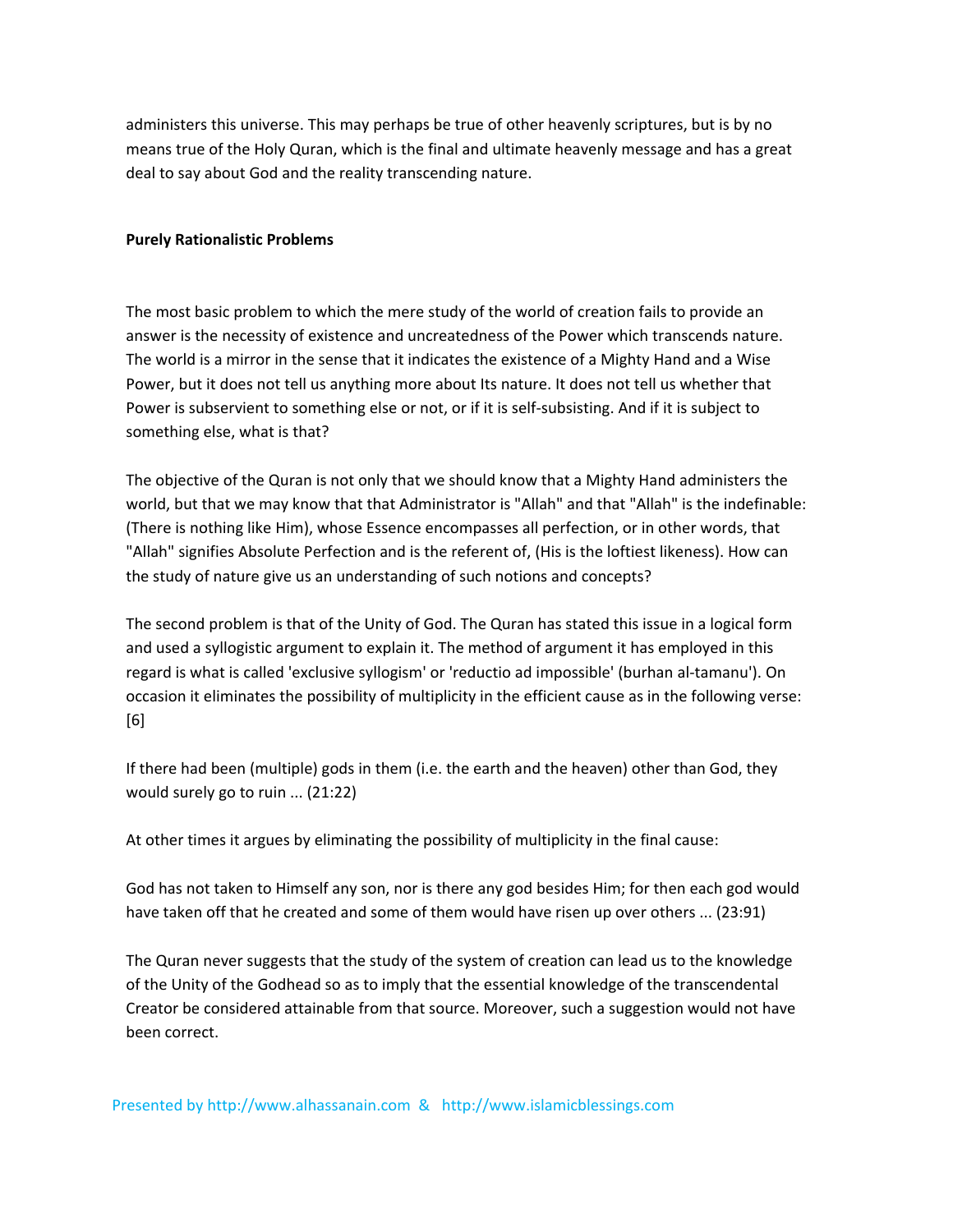The Quran alludes to various problems as indicated by the following examples:

No thing is like Him ... (42:11) And God's is the loftiest likeness ... (16:60) To Him belong the Names most Beautiful. (20:8) And His is the loftiest likeness in the heavens and the earth ... (30:27) He is God, there is no god but He. He is the King, the All‐holy, the All‐peaceable. the All‐ faithful, the All‐preserver, the All‐mighty, the All‐compeller, the All‐sublime ... (59:23) And to God belong the East and the West; whither so ever you turn, there is the Face of God ... (2:115) And He is God in the heavens and the earth; He knows your secrets, and what you publish ... (6:3) He is the First and the Last, the Outward and the Inward; He has knowledge of everything. (57:3) He is the Living, the Everlasting ... (2:255) God, is the Everlasting, [Who] has not begotten, and has not been begotten and equal to Him is not any one. (112:2‐4)

Why does the Quran raise such issues? Is it for the sake of propounding mysterious matters incomprehensible to man, who, according to al‐Nadawi, lacks the knowledge of its essential principles, and then asking him to accept them without comprehending their meaning? Or, the Quran actually does want him to know God through the attributes and descriptions that have come in it? And, if this is true, what reliable approach does it recommend? How is it possible to acquire this knowledge through the study of the natural phenomena? The study of the creation teaches us that God has knowledge of the things; that is, the things that He has made were created knowingly and wisely. But the Quran expects us not only to know this, but also stresses that:

Indeed God has the knowledge of everything. (2:231) And not so much as the weight of an atom in earth or heaven escapes from thy Lord, neither is aught smaller than that, or greater, but in a Manifest Book. (10:61) Say: "If the sea were ink for the Words of my Lord, the sea would be spent before the Words of my Lord are spent, though We brought replenishment the like of it. " (18:109)

This means that God's knowledge is infinite and so is His power. How and wherefore is it possible through perception and observation of the world of creation to reach the conclusion that the Creator's Knowledge and Power are infinite? The Quran, similarly, propounds numerous other problems of the kind. For instance, it mentions al-lawh al-mahfuz (the Protected Tablet), lawh almahw wa al‐'ithbat (The Tablet of Expunction and Affirmation), jabr and ikhtiyar (determinism and free will), wahy (revelation) and ilham (intuition), etc.; none of which are susceptible to inquiry through the empirical study of the world of creation.

It must be admitted that the Quran, definitely, has raised these problems in the form of a series of lessons and has emphasized their importance through advice and exhortation. The following verses of the Quran may be quoted in this connection: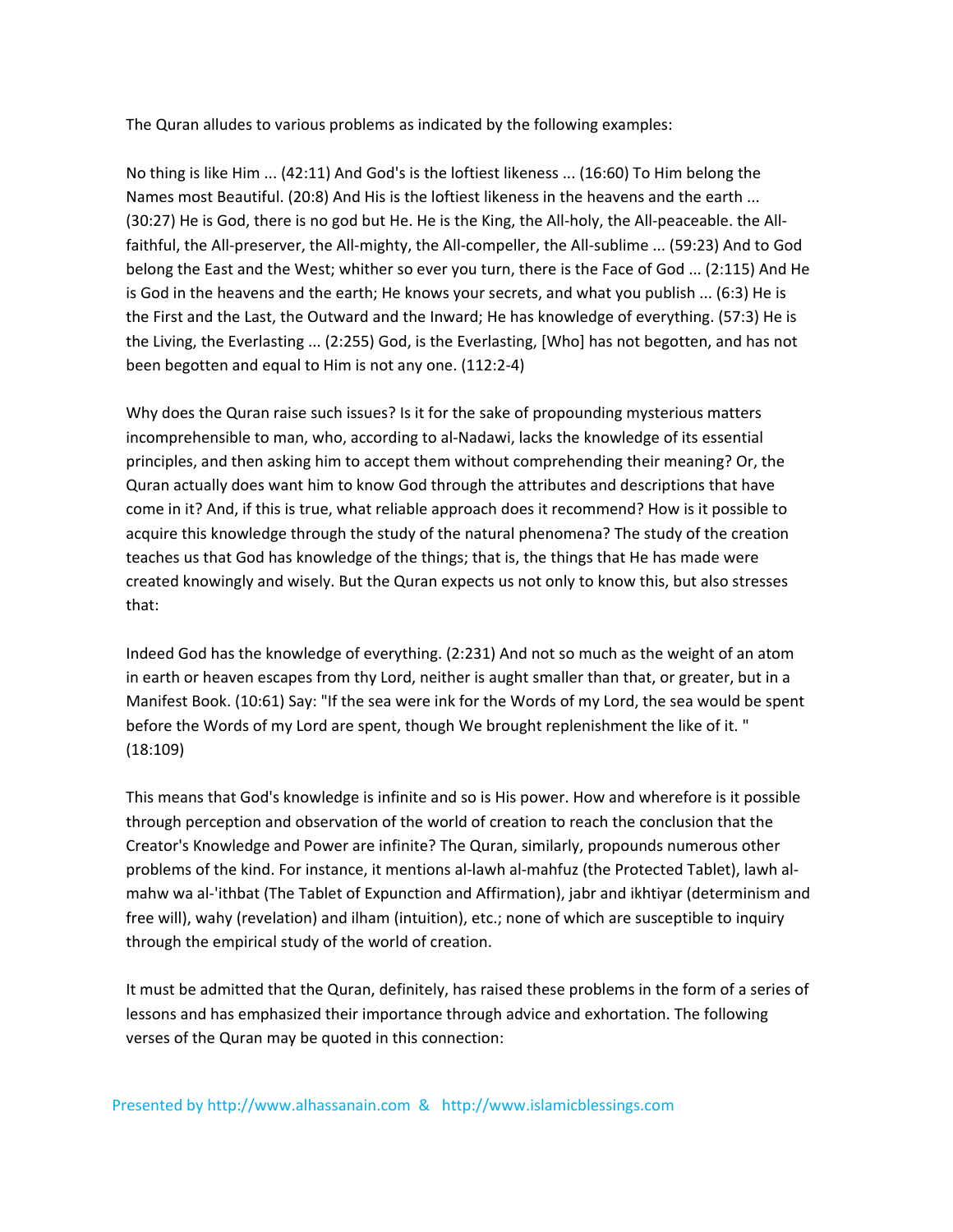What, do they not meditate in the Quran? Or is it that there are locks upon their hearts? .... (47:24) (This is) a Scripture that We have revealed unto thee, full of blessing, that they may ponder its revelations, and that men of understanding may reflect. (38:29)

Inevitably, we are forced to accept that the Quran assumes the existence of a reliable method for understanding the meaning of these truths, which have not been revealed as a series of obscure incomprehensibles which lie beyond the reach of the human mind.

The scope of problems propounded by the Quran in the sphere of metaphysics is far greater than what can be resolved or be answered through the study of physical creation. This is the reason why the Muslims have pursued these problems, at times through spiritual and gnostic efforts, and at other times through speculative and rational approach.

I wonder whether those who claim that the Quran considers the study of nature as the sole, sufficient means for the solution of metaphysical problems, can give a satisfying answer in regard to the multifarious problems propounded by it, a characteristic which is special to this great heavenly Book.

'Ali's sole source of inspiration in his exposition of the problems mentioned in the previous chapters is the Holy Quran, and the sole motive behind his discourses is exegetical. Perhaps, had it not been for 'Ali ('a) the rationalistic and speculative aspects of the Quran would have forever remained uninterpreted.

After these brief introductory remarks on the value of these issues, we shall go on to cite some relevant examples from the Nahj al‐balaghah.

#### The Divine Essence and Attributes

In this section we shall cite some examples of the Nahj al‐balaghah's treatment of the problems of theology related with Divine Essence and Attributes. Later we shall make a brief comparative study of the issue in various schools and conclude our discussion on this aspect of the Nahj al‐ balaghah.

However, before proceeding further, I ask for the reader's pardon that the discussion in the last three sections became a bit technical and philosophical, which is not very welcome for those not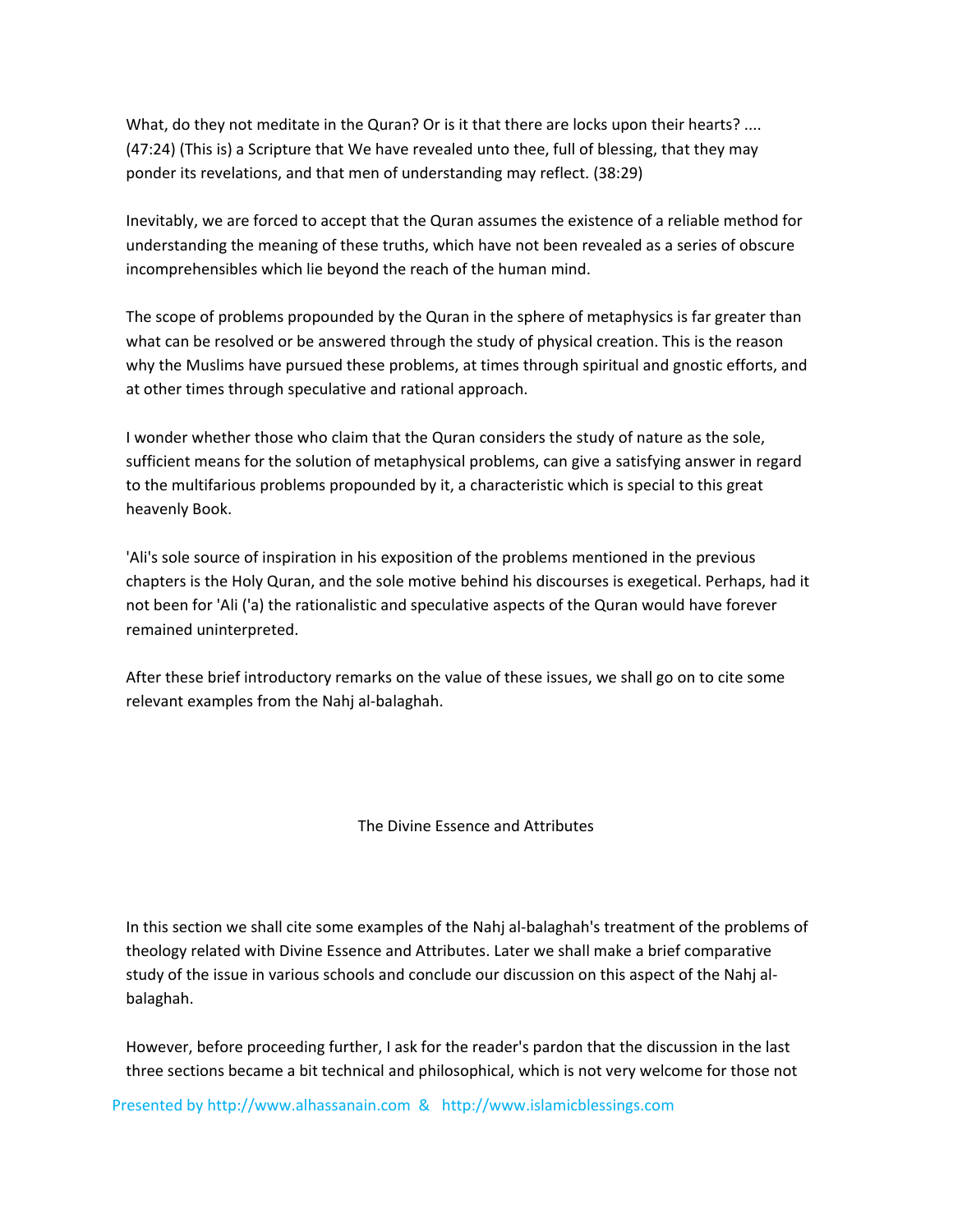used to it. But what is the remedy? Discussion on a book such as the Nahj al‐balaghah does entail such ups and downs. For this reason, we shall limit ourselves to giving only a few examples from the book on this subject, and refrain from any elaborate discussion. Because, if we were to comment on every sentence of the Nahj al‐balaghah, the result will be, as is said: My mathnawi requires seventy maunds of paper.

#### **The Divine Essence**

Does the Nahj al-balaghah have anything to say about the Divine Essence and how to define it? The answer is, Yes, and a lot. However, much of the discussion revolves around the point that the Divine Essence is Absolute and Infinite Being, without a quiddity. His Essence accepts no limits and boundaries like other beings, static or changeable, which are limited and finite. A changeable being is one which constantly transcends its former limits and assumes new ones. But such is not the Divine Essence.

Quiddity, which may qualify and confine Him within limits of finitude, is not applicable to Him. None of the aspects of being are devoid of His Presence, and no kind of imperfection is appllicable to Him, except absence of any imperfection whatsoever: the only thing amiss in Him is absence of defect or inadequacy of any kind.

The sole kind of negation applicable to Him is the negation of all negations. The only kind of nonbeing attributable to Him is the negation of any kind of imperfection in relation to Him. He is free from all shades of non‐being which characterize the creatures and effects. He is free from finitude, multiplicity, divisibility, and need. The only territory that He does not enter is that of nothingness and non‐being. He is with every thing, but not in any thing, and nothing is with Him. He is not within things, though not out of them. He is over and above every kind of condition, state, similarity, and likeness. For, these qualities relate to limited and determinate beings characterized by quiddity:

He is with everything but not in the sense of [physical] nearness. He is different from every thing but not in the sense of separation. (Sermon 1 ) He is not inside things in the sense of physical [pervasion or] penetration, and is not outside them in the sense of [physical] exclusion [for exclusion entails a kind of finitude]. (Sermon 186)

He is distinct from things because He overpowers them, and the things are distinct from Him because of their subjection to Him. (Sermon 152) That is, His distinctness from things lies in the fact that He has authority and control over them. However, His power, authority and sovereignty, unlike that of the creatures, is not accompanied with simultaneous weakness, subjugation, and subjection.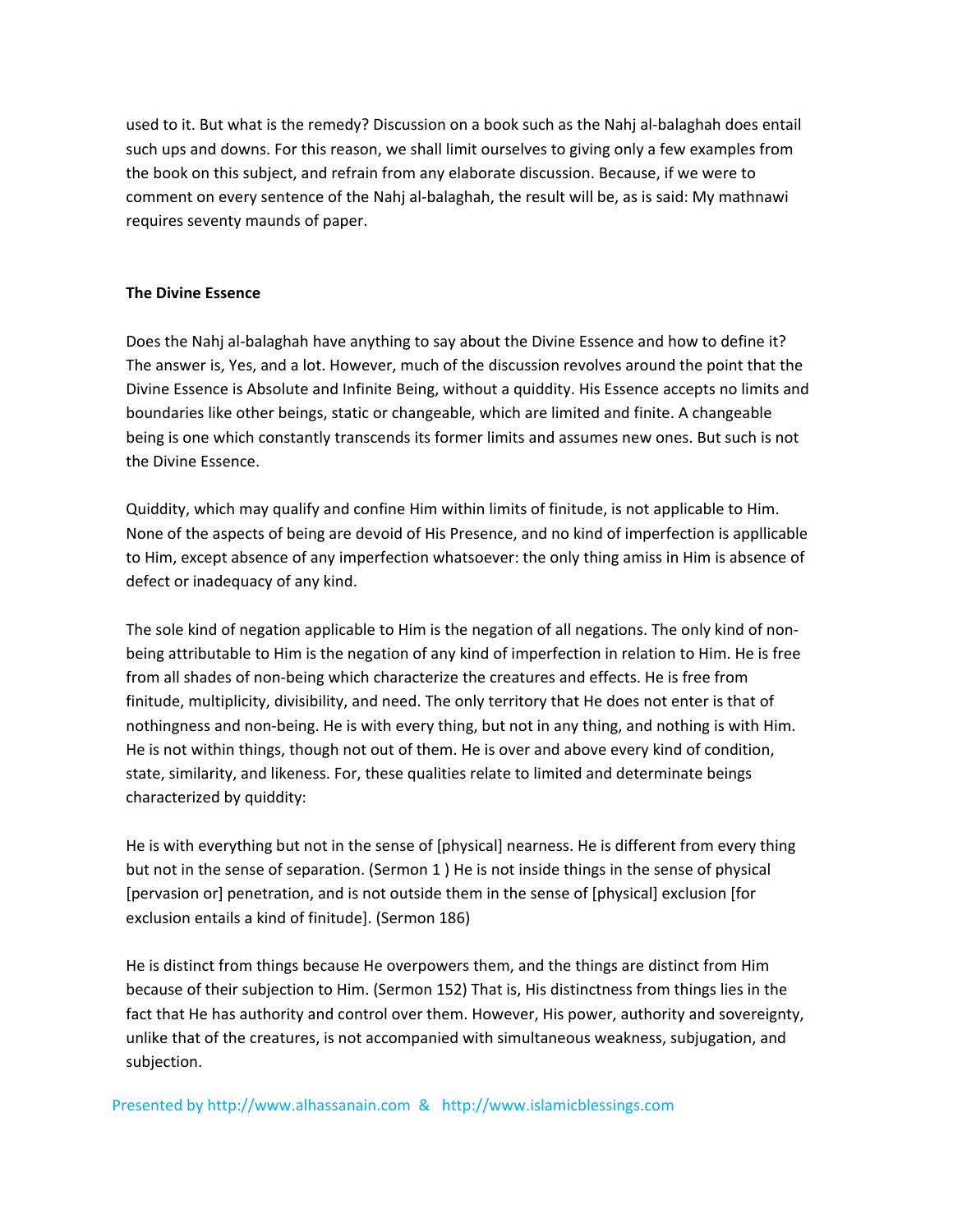His distinction and separateness from things lies in the fact that things are totally subject to His power and authority, and that which is subject and subordinated can never be like the one who subjugates and commands control over it. His separateness from things does not lie in physical separation but is on account of the distinction which lies between the Provider and the provided, the Perfect and the imperfect, the Powerful and the weak.

These kind of ideas are replete in 'Ali's discourses. All the problems which shall be discussed later are based on the principle that Divine Essence is Absolute and Infinite, and the concepts of limit, form and condition do not apply to it.

## **Divine Unity an Ontological, not a Numerical Concept**

Another feature of tawhid (monotheism) as propounded by the Nahj al‐balaghah is that Divine Unity is not numerical, but something else. Numerical unity means the oneness of something which has possibility of recurrence. It is always possible to imagine that the quiddity and form of an existent is realizable in another individual being. In such cases, the unity of an individual possessing that quiddity is numerical oneness and stands in opposition to duplicity or multiplicity.

'It is one,' means that there is not another like it, and inevitably this kind of unity entails the quality of being restricted in number, which is a defect; because one is lesser in number as compared to two or more of its kind. But, if a being be such that assumption of recurrence with regard to it is impossible, since it is infinite and unlimited, and if we assume another like it to exist, it will follow that it is the same as the first being or that it is something which is not similar to it and therefore cannot be called a second instance of it. In such a case, unity is not numerical. That is, this kind of unity is not one opposed to duplicity or multiplicity, and when it is said 'It is one,' it does not mean that 'there are not two, three or more of its kind,' but it means that a second to it is unconceivable.

This notion can further be clarified through an example. We know that the astronomers and physicists are not in agreement about the dimensions of the universe, whether it is limited in size or infinite. Some scientists have favoured the idea of an unlimited and infinite universe; others claim that the universe is limited in dimensions so that if we travel in any direction, we shall reach a point beyond which there is no space. The other issue is whether the universe in which we live is the only universe in existence, or if there are other universes existing besides it.

Evidently, the assumption of another physical world beyond our own is a corollary to the assumption that our universe is not infinite. Only in this case it is possible to assume the existence of, say, two physical universes each of which is limited and has finite dimensions. But if we assume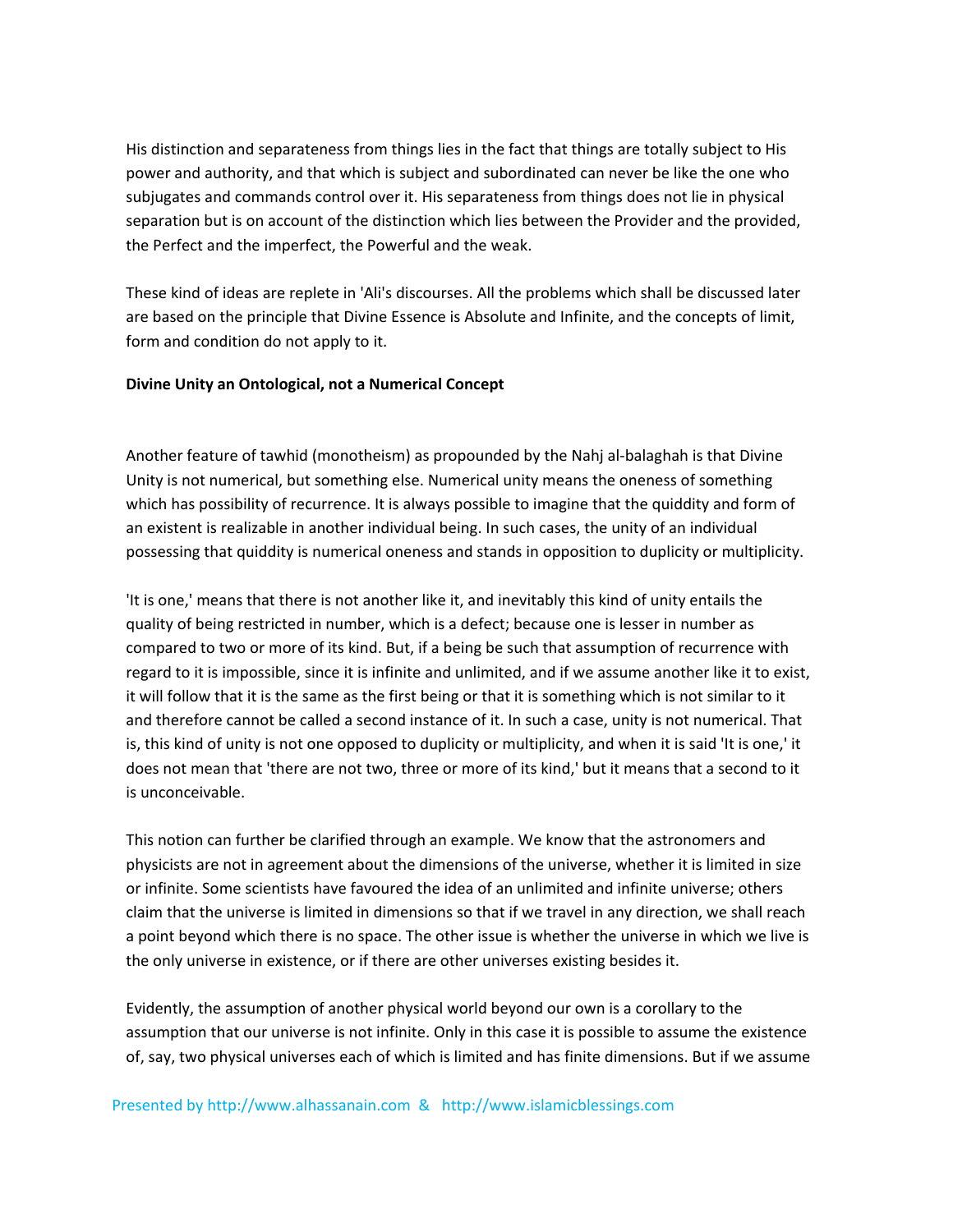that our universe is infinite, it is not possible to entertain the assumption of another universe existing beyond it. For, whatever we were to assume would be identical with this universe or a part of it.

The assumption of another being similar to the Being of the One God-like the assumption of another physical universe besides an infinite material universe-amounts to assuming the impossible, for the Being of God is absolute: Absolute Selfhood and Absolute Reality.

The notion that Divine Unity is not a numerical concept, and that qualifying it by a number is synonymous with imposing limits on the Divine Essence, is repeatedly discussed by the Nahj albalaghah:

He is the One, but not in a numerical sense. (Sermon 152)

He is not confined by limits nor counted by numbers. (Sermon 186)

He who points to Him, admits for Him limitations; and he who admits limitations for Him has numbered Him. (Sermon 1)

He who qualifies Him limits Him. He who limits Him numbers Him. He who numbers Him denies His pre‐eternity. (Sermon 152)

Everything associated with unity is deficient except Him. (Sermon 65)

How beautiful, profound, and full of meaning is the last sentence. It states that everything except the Divine Essence is limited if it is one. That is, every thing for which another of its kind is conceivable is a limited being and an addition of another individual would increase its number. But this is not true of the Unity of the Divine Essence; for God's Unity lies in His greatness and infinity, for which a like, a second, an equal or a match is not conceivable.

This concept that Divine Unity is not a numerical notion is exclusively an Islamic concept, original and profound, and unprecedented in any other school of thought. Even the Muslim philosophers only gradually realized its profundity through contemplating the spirit of the original Islamic texts and in particular the discourses of 'Ali ('a), and ultimately formally incorporated it in the Islamic metaphysical philosophy. There is no trace of this profound concept in the writings of the early Islamic philosophers like al Farabi and Ibn Sina. Only the later philosophers ushered this concept into their philosophic thinking calling it "Really True Unity," in their terminology.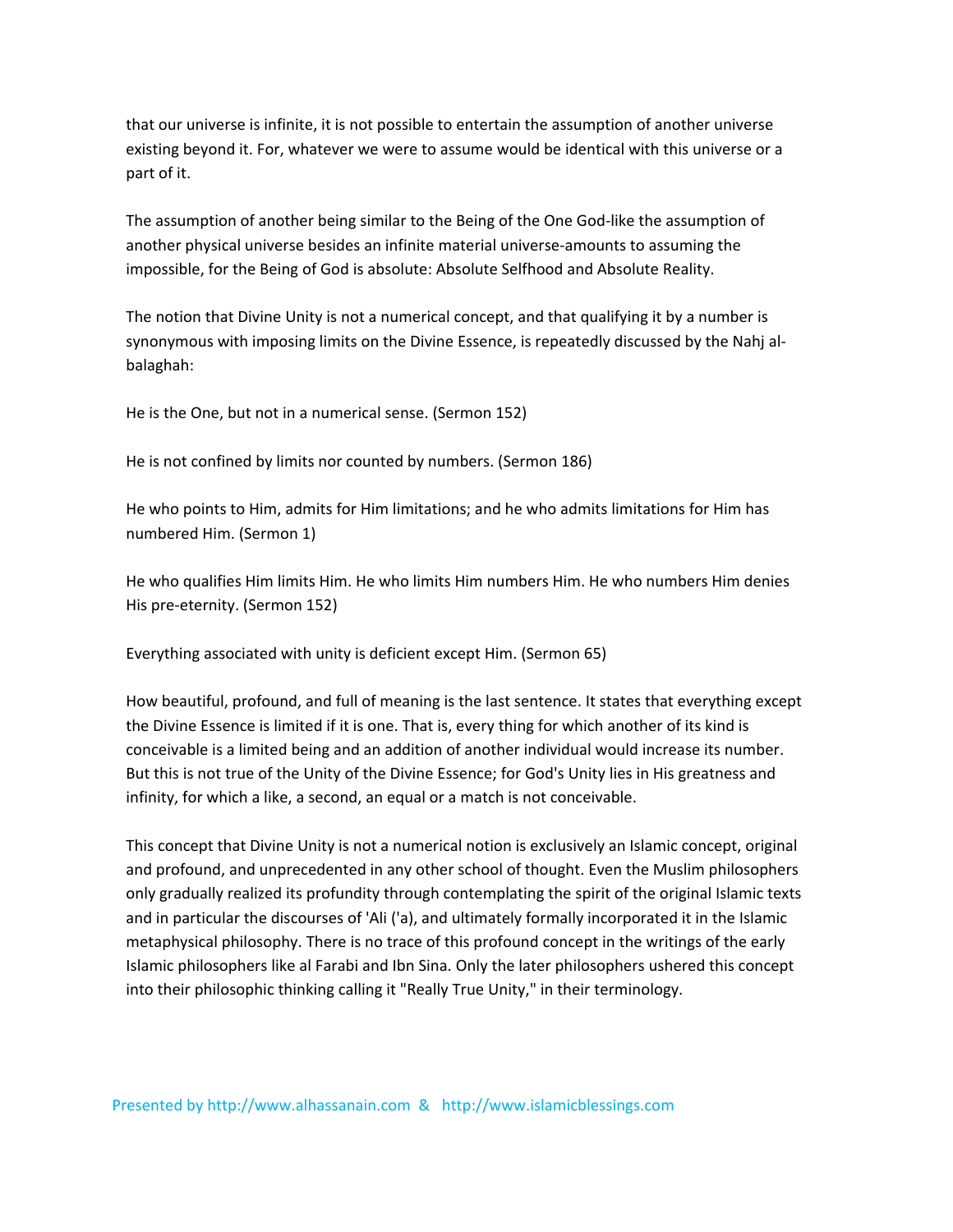#### God, The First and the Last; the Manifest and the Hidden

Of the many issues discussed by the Nahj al‐balaghah is the notion that God is the First and the Last, the Hidden and the Manifest. Of course this, too, like other notions, has been deduced from the Holy Quran; though here we are not going to quote the verses from the Quran. God is the First, but His precedence is not temporal so as to be in contradiction with His being the Last. He is the Manifest, but not in the sense of being physically visible or perceptible to the senses; His Manifestness does not contradict His Hiddenness. In fact His Firstness is identical with His Lastness and similarly His Manifestness and Hiddenness are identical; they are not two different things:

Praise be to Allah, for whom one condition does not precede another, so that He may he the First before being the Last or may be Manifest before being Hidden ... (Sermon 65)

Time is not His accomplice, nor does He need the assistance of tools and agents His Being transcends time. His Existence transcends nothingness and His pre‐eternity transcends all beginning. (Sermon 186)

The Divine Essence's transcendence over time, nothingness, beginning, and end is one of the most profound concepts of al‐hikmah philosophy. God's pre‐eternity does not mean that God has always existed. Certainly God has always existed but Divine pre‐eternity (azaliyyah) is something greater in meaning than 'existence at all times'; because, 'existing at all times' assumes existence in time; but God's Being has not only been at all times, It precedes time itself. This is the meaning of Divine pre‐eternity. This shows that His precedence is something other than temporal precedence.

Praise be to God, whose creation bears testimony to His Existence; temporality (huduth) of whose creation is the evidence of His preternity the similarity and likeness amongst whose creation proves that He is unique. The senses do not perceive Him and nothing can conceal Him. (Sermon 152) That is, God is both Hidden and Manifest. By Himself He is Manifest but is Hidden from the human senses. His Hiddenness from the senses is due to man's own limitations and not on account of Him.

It needs no proof that existence is synonymous with manifestation; the more powerful the existence of a being, the more manifest it would be. Conversely, the weaker its being is and the more intermingled it is with non-being, the less manifest it is to itself and others. For everything, there are two modes of being: its being-in-itself (wujud fi nagsih), and its being-for-others. The being of every thing for us depends upon the structure of our senses and certain special conditions. Accordingly, the manifestation of a thing is also of two kinds: its manifestation-in-itself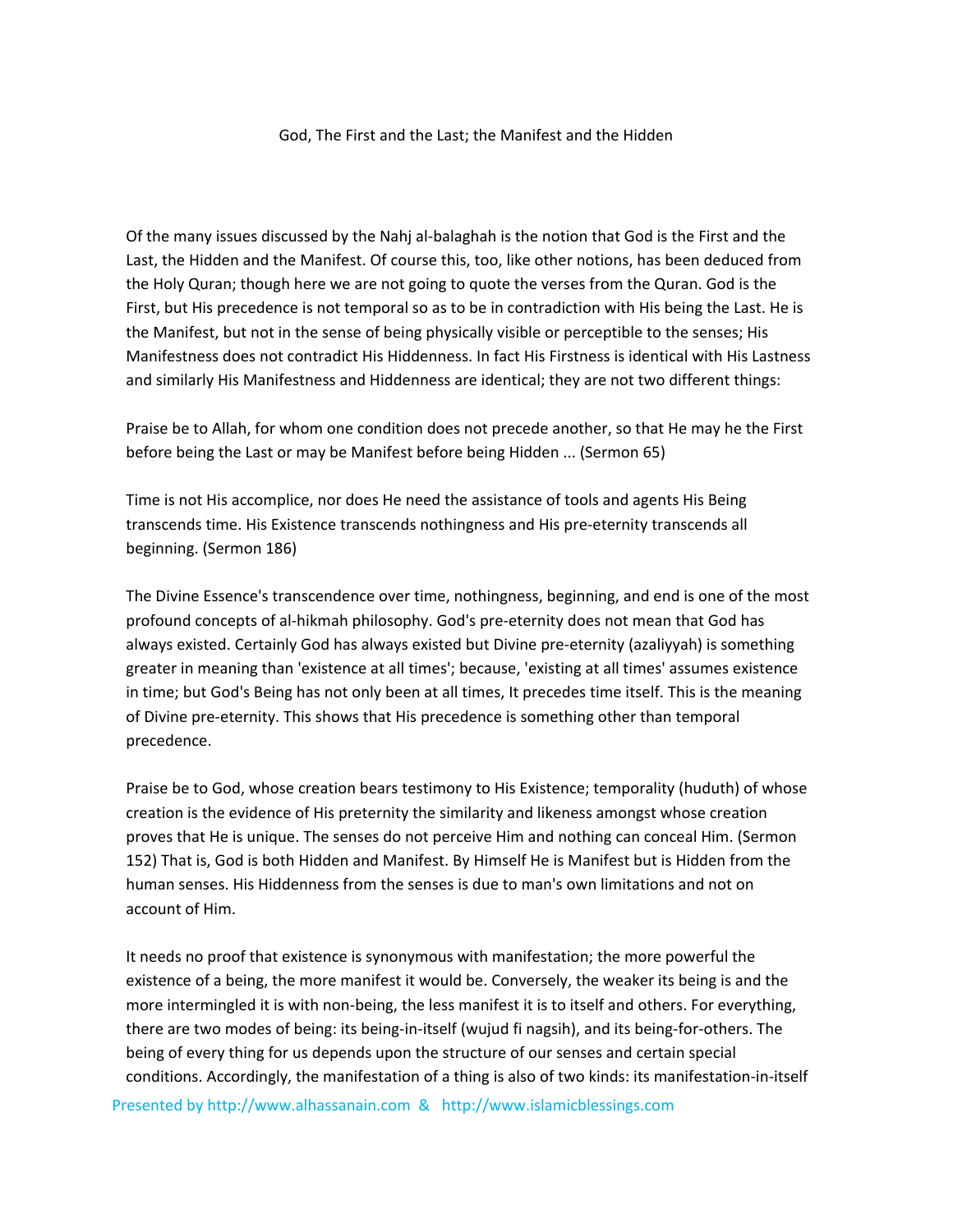(zuhur fi nafsih) and its manifestation‐for‐others.

Our senses, on account of their limitations, are able to perceive only a limited number of finite objects possessing the characteristics of similarity and opposition. The senses can perceive colours, shapes, sounds, etc., which are limited temporally and spacially; that is, their existence is confined within a particular time and place. Now if there existed a uniform light, always and everywhere, it would not be perceptible. A continuous monotonous sound heard always and everywhere would not be audible.

The Being of God, which is absolute being and absolute reality, is not confined to any particular time and place, and is hidden from our senses. But God in Himself is absolutely manifest; the perfection of His manifestness, which follows from the perfection of His Being, is itself the cause of His hiddenness from our senses. The two aspects of His manifestness and hiddenness are one and the same in His Essence. He is hidden because He is perfectly manifest, and this perfect manifestness conceals Him.

Thou, who art hidden on account of Thy perfect brilliance, Thou Art the Manifest, hidden in Thy manifestness. The veil on Thy face is also Thy face, So manifest Thou art, Thy manifestness conceals Thee from the world's eyes.

## **An Appraisal**

An appraisal however brief of the approach of the Nahj al‐balaghah and its comparison with that of other schools of thought is essential for discovering the true worth of its views on the problems of theology. We shall confine ourselves to the brief, though not quite sufficient, examples quoted in the foregoing pages and proceed to evaluate them.

The subject of the Divine Essence and Attributes is one which has been discussed a lot by the ancient and modern philosophers, mystics and Sufis of the East and the West. But in general their method and approach is totally different from that of the Nahj al‐balaghah, whose approach is highly original and unprecedented. Only in the Holy Quran can be found a precedent for the Nahj al‐balaghah. Apart from the Holy Quran, we do not find any other source that provides some ground for the discourses of the Nahj al‐balaghah.

As pointed out earlier, some scholars, because of their failure to trace back to some earlier source the notions elaborated in the Nahj al‐balaghah, have questioned the authenticity of ascription of these discourses to 'Ali ('a). They have supposed that these discourses appeared in a later period, after the appearance of the Mu'tazilites and assimilation of Greek thought, heedless of the saying:

The mean earth with the sublime heaven does not compare!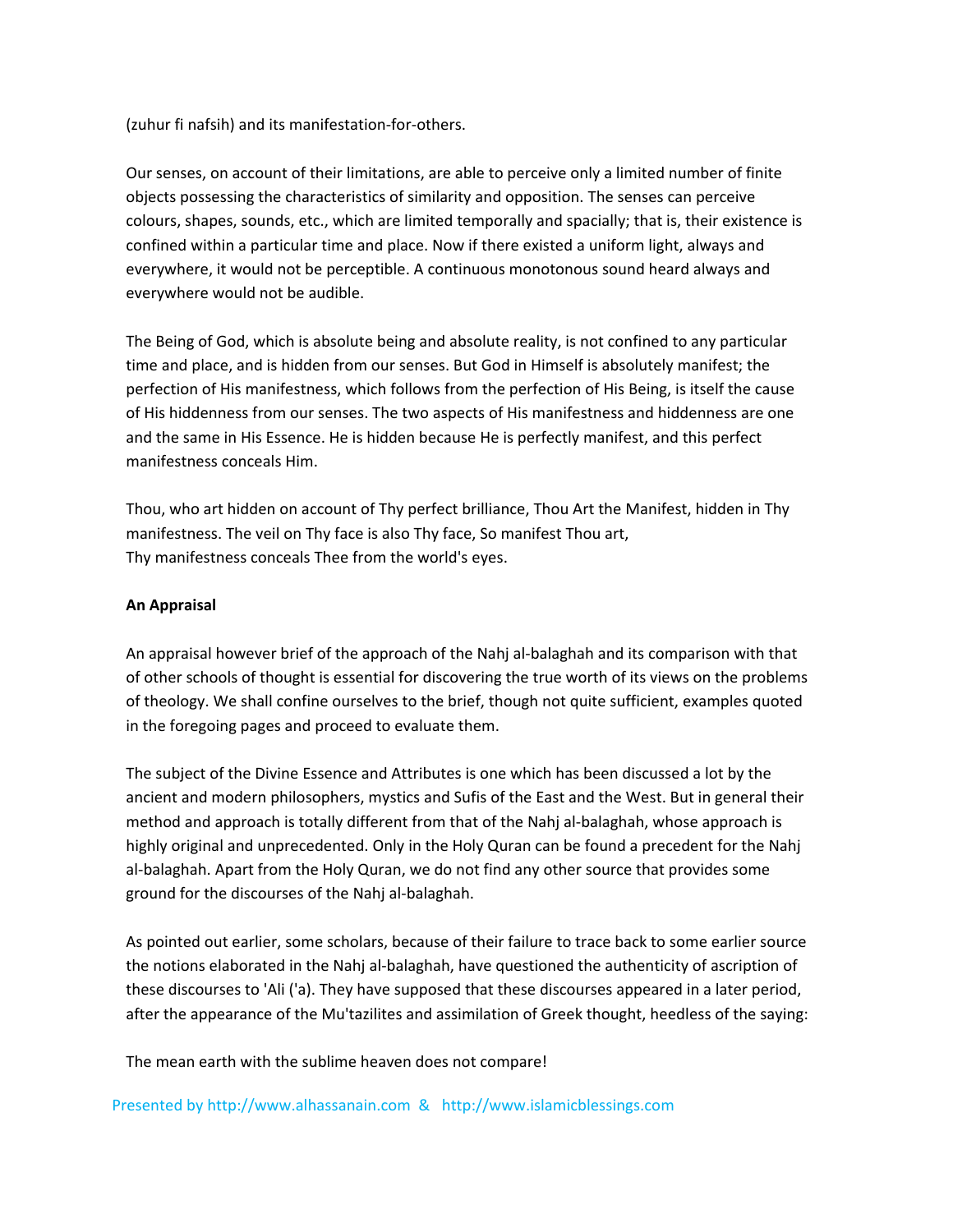What ignorance to compare the Mu'tazilite and Greek ideas with the teachings of the Nahj al‐ balaghah !

#### The Nahj al‐balaghah and the Notions of Kalam

The Nahj al‐balaghah, while it ascribes all the Attributes of perfection to God, the Exalted, negates any separation of these Attributes from His Essence and does not consider them as an appendage of Divine Essence. On the other hand, the Ash'arites, as we know, consider the Divine Attributes to be additional to Essence and the Mu'tazilites negate all Attributes.

The Ash'arite believes in Separation [of the Attributes from the Essence] The Mu'tazilite speaks of subservience [of the Attributes to the Essence].

This has led some to imagine that the discourses found in the Nahj al‐balaghah on this topic are fabrications of a later period under the influence of Mu'tazilite views; whereas, anyone with some insight can readily perceive that the Attributes negated by the Nahj al‐balaghah with respect to Divine Essence are qualities of imperfection and limitation; for the Divine Essence, being infinite and limitless, necessitates identity of the Attributes with the Essence, not negation of the Attributes as professed by the Mu'tazilites. Had the Mu'tazilites reached such a notion they would never have negated the Divine Attributes considering them subservient to the Essence.

The same is true of the views on the createdness or temporality (huduth) of the Quran in the sermon 184. One may, possibly, imagine that these passages of the Nahj al-balaghah relate to the latter heated controversies among the Islamic theologians (mutakallimun) regarding the eternity (qidam) or temporality (huduth) of the Holy Quran, and which might have been added to the Nahj al-balaghah during the latter centuries. However, a little reflection will reveal that the discourses of the Nahj al-balaghah related to this issue have nothing to do with the debate on the Quran being either created or uncreated,

which was a meaningless controversy, but relates to the creative command (amr takwini), and Will of the Almighty. 'Ali ('a) says that God's Will and His command represent Divine Acts and, therefore, are hadith and posterior to the Essence; for if the command and Will were co‐eternal and identical with His Essence,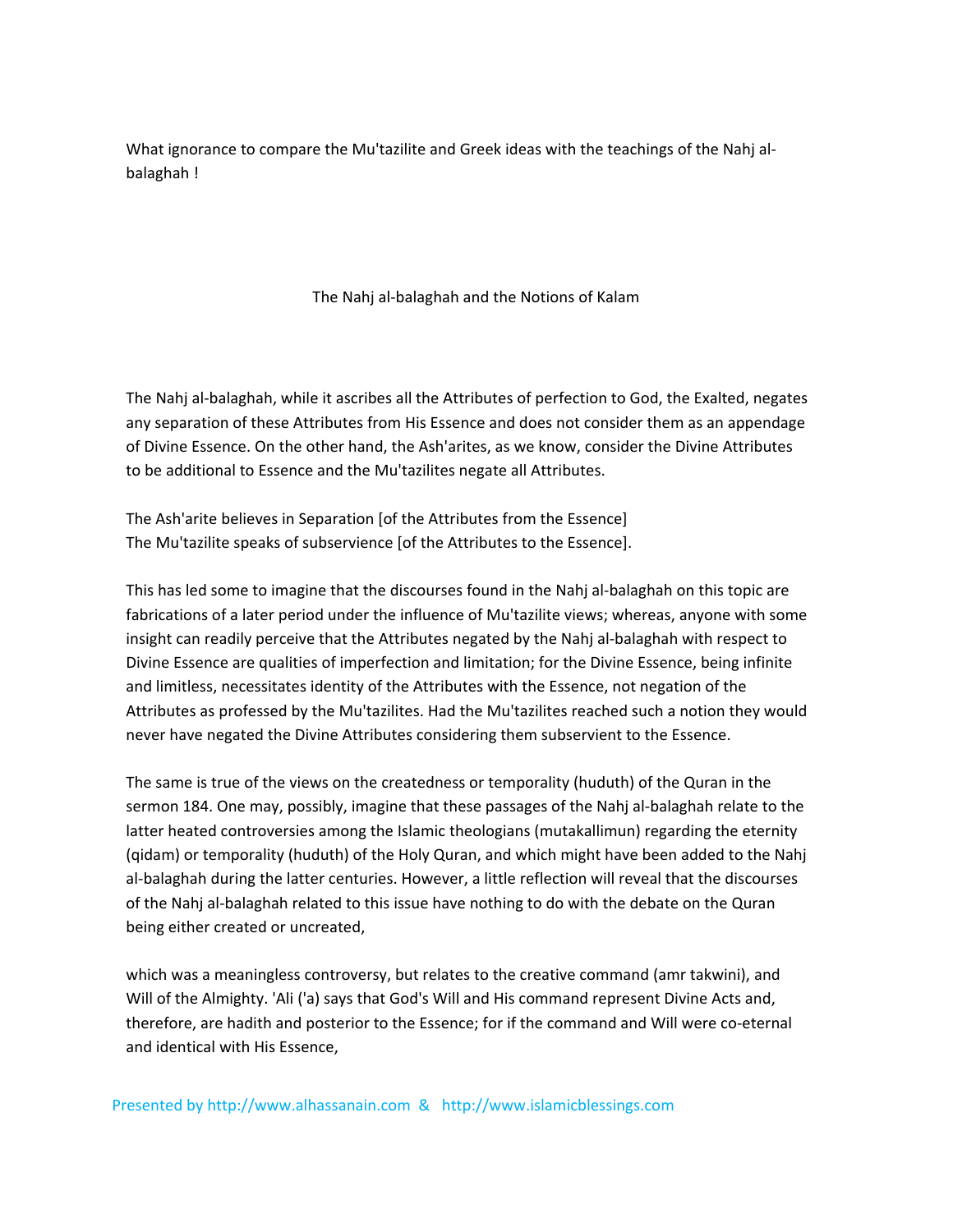they will have, necessarily, to be considered His associates and equals. 'Ali ('a) says: When He decrees the creation of a thing, He says to it, "Be", and it assumes existence; but not through an audible voice which strikes the ear or a cry that can be heard. Indeed the speech of God, glory be to Him, is but His created Act, which did not exist before [it came into existence]. Had it (Divine speech) been itself eternal, it would be another god besides Him. (Sermon 186)

In addition, there are other musnad traditions on this subject related from 'Ali ('a), only some of which have been collected in the Nahj al-balaghah, and can be traced back to his time. On this basis, there is no room for doubting their genuineness. If any superficial resemblance is observed between the statements made by 'Ali ('a) and some views held by the Mu'tazilah, the probability to be allowed in this connection is that some of his ideas were adopted by the Mu'tazilah.

The controversies of the Muslim theologians (mutakallimun), both the Shi'ah and the Sunni, the Asha'irah as well as the Mu'tazilah, generally revolved around the doctrine of rational basis of ethical judgement concerning good and evil (al‐husn wa al‐qubh al‐'aqliyyan).

This doctrine which is not other than a practical principle operating in human society, is considered by the mutakallimun to be also applicable to the Divine sphere and govern the laws of creation; but we find no trace of it in the Nahj al‐balaghah, similarly there is no sign of it in the Quran. Had the ideas and beliefs of the mutakallimun found their way into the Nahj al‐balaghah, first of all the traces of this doctrine should have been found in that book.

#### **The Nahj al‐balaghah and Philosophical Concepts**

Some others, on coming across certain words such as 'existence' (wujud), 'non‐existence' ('adam), 'temporality' (huduth) and 'pre‐eternity' (qidam), and so on in the Nahj al‐balaghah, have been led to assume that these terms entered the Muslim intellectual world under the influence of Greek philosophy and were inserted, unintentionally or intentionally, into the discourses of 'Ali ('a). If those who advocate this view had gone deeper into the meanings of these words, they would not have paid heed to such a hypothesis. The method and approach adopted in the arguments of the Nahj al‐balaghah is completely different from that of the philosophers who lived before al‐Sayyid al- Radi or during his time, or even those born many centuries after the compilation of the Nahj albalalghah .

Presently, we shall not discuss the metaphysics of Greek or Alexandrian (Neo‐Platonic) philosophy, but shall confine ourselves to the metaphysical views propounded by al‐Farabi, Ibn Sina and Khwajah Nasir al‐Din al‐Tusi. Undoubtedly Muslim philosophers brought new problems into philosophy under the influence of Islamic teachings which did not exist before, and in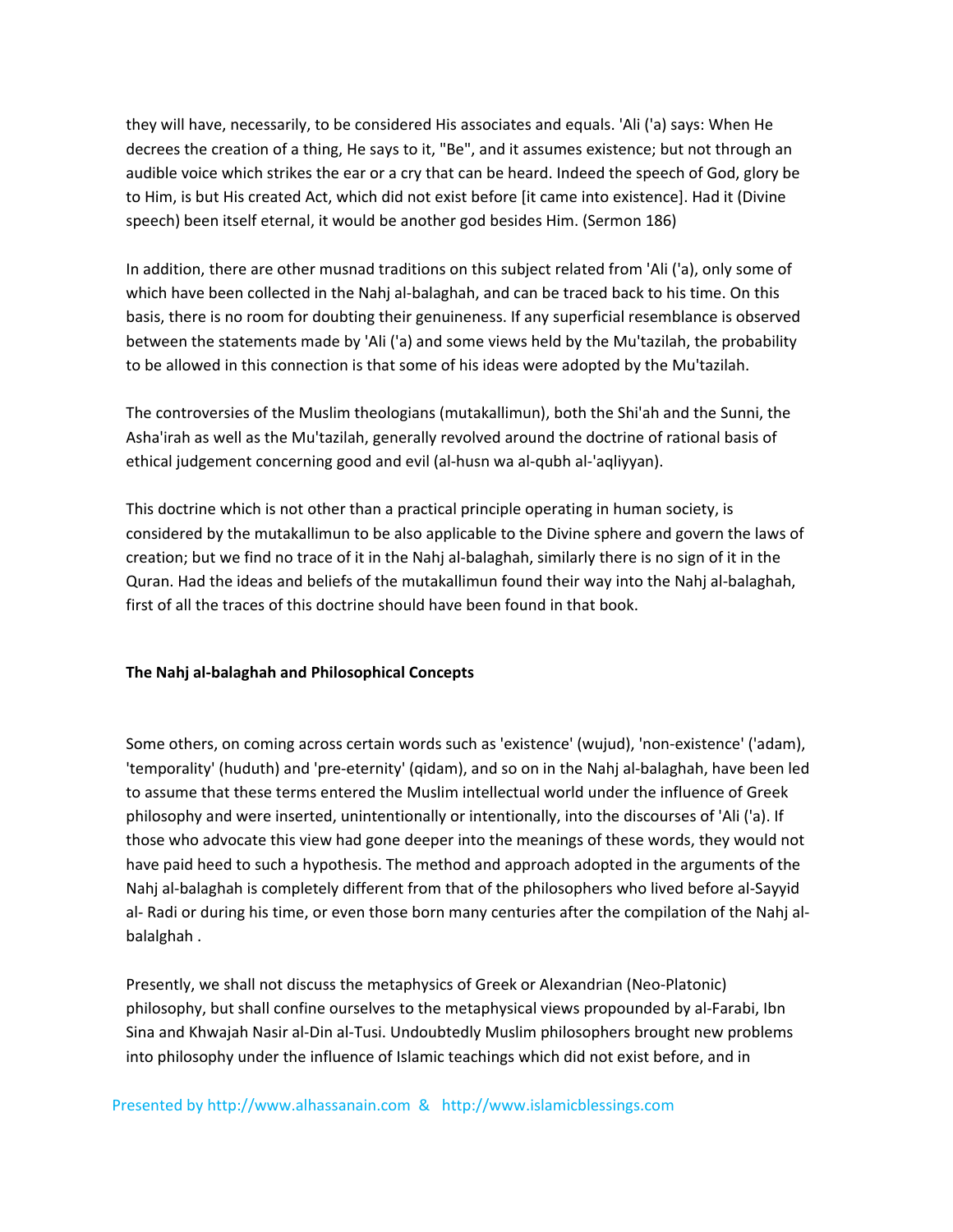addition to them, introduced radically original ways of demonstration and inference to explain and argue their point with regard to some other problems. Nevertheless, what we learn from the Nahj al‐balaghah is obviously different from this approach.

My teacher, 'Allamah Tabataba'i, in the preface to his discourse on the traditions of Islamic scholarship, writes:

These statements help in resolving a number of problems in the theological philosophy. Apart from the fact that Muslims were not acquainted with these notions and they were incomprehensible to the Arabs, basically there is no trace of them in the writings and statements of pre‐Islamic philosophers whose books were translated into Arabic, and, similarly, they do not appear in the works of Muslim philosophers, Arab or Persian. These problems remained obscure and unintelligible, and every commentator discussed them according to his own conjecture,

until the eleventh century of the Hijrah (17th century A.D.). Only then they were properly understood for the first time‐ namely, the problem of the True Unity (al‐wahdat al‐haqqah) of the Necessary Being (wajib al‐wujud) (a non‐numerical unity); the problem that the proof of the existence of the Necessary Being is identical with the proof of His Unity (since the Necessary Being is Absolute Existence, Him Being implies His Unity); the problem that the Necessary Existent is the known-in-His-Essence (ma'lum bil dhat); that the Necessary Being is known directly without the need of an intermediary, and that the reality of every thing else is known through the Necessary Being, not vice versa ... [7]

The arguments of the early Muslim philosophers like al‐Farabi, Ibn Sina and Khwajah Nasir al‐Din al-Tusi, such as the discussions on the Divine Essence and Attributes, such as Unity, Simplicity (basatah), Self‐Sufficiency, Knowledge, Power, Will, Providence, and so on, revolve around the conception of the necessity of existence (wujub al‐wujud), from which all of them are derived, and the necessity of existence itself is deduced indirectly. In this fashion it is demonstrated that the existence of all possible existents (mumkinat) cannot be explained without assuming the existence of the Necessary Being.

Although the argument used for proving the truth of this cannot be called demonstration per impossible (burhan khulf) in view of its indirect mode of inference, it resembles burhan khulf and hence it fails to provide completely satisfactory demonstration, for it does not explain the necessity of existence of the Necessary Being. Ibn Sina in his al‐'Isharat claims that he has succeeded in discovering "the Why?" (lima) of it and hence chooses to call his argument "burhan al‐siddiqin" (burhan limmi, i.e. causal proof). However, the latter philosophers considered his exposition of "the Why?" (lima) as insufficient.

In the Nahj al‐balaghah, necessity of existence is never used to explain the existence of the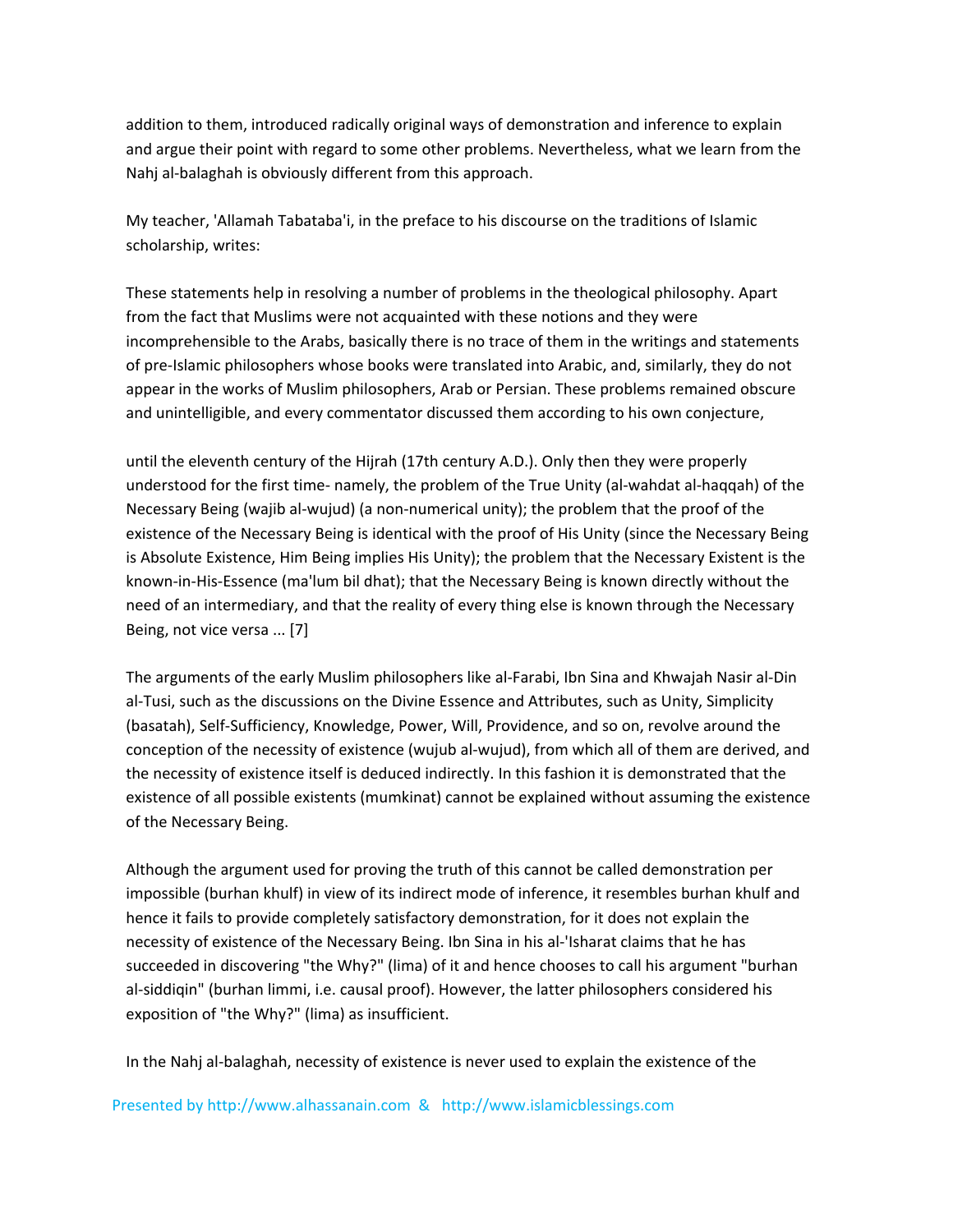possible beings (mumkinat). That on which this book relies for this purpose is the real criterion of the necessity of existence, that is, the absolute reality and pure being of the Divine Essence. 'Allamah Tabataba'i,

in the above‐mentioned work, while explaining a hadith of 'Ali ('a) found in al‐Tawhid of al‐Shaykh al-Saduq, says: The basis of our discussion rests upon the principle that Divine Being is a reality that does not accept any limits or restrictions whatsoever. Because, God, the Most Exalted, is Absolute Reality from Whom is derived the existence of all other beings within the ontological limits and characteristics peculiar to themselves, and their existence depends on that of the Absolute Being. [8]

In the Nahj al‐balaghah the very basis of all discussions on Divine Essence rests on the position that God is Absolute and Infinite Being, which transcends all limits and finitude. No point of space or time, nor any thing is devoid of Him. He is with everything, yet no thing is with Him. Since He is the Absolute, and the Infinite, He transcends all time, number, limit and proximity (all kinds of quiddities). That is, time and space, number and limit are applicable to a lower stage i.e. stage of Divine Acts and creation. Everything is from Him and returns unto Him. He is the First of the first and the Last of the last. He precedes everything and succeeds everything.

This is the idea that forms the axis of all discourses of the Nahj al‐balaghah, and of which there is no trace in the works of al‐Farabi, Ibn Sina, Ibn Rushd, al‐Ghazali, and Khwajah Nasir al‐Din al‐Tusi.

As pointed out by 'Allamah Tabataba'i, these profound discussions of theology proper (ilahiyyat bil‐ma'na al‐'akhass) are based on a series of inter‐related problems which have been posited in metaphysics (al‐'umur al‐'ammah). [9] An elaborate discussion of those theological problems and their relevant issues mentioned above is outside the scope of our present discussion.

There are two reasons for rejecting the claims that the theological discussions of the Nahj al‐ balaghah were inventions of later writers familiar with philosophical notions. Firstly, the kind of problems discussed in the Nahj al‐balaghah were not at all raised by any philosopher till the time of al‐Sayyid al‐Radi, the compiler of the Nahj al‐balaghah.

That the Unity of the Necessary Being is not of the numerical kind and that Divine Essence precedes number; that the existence of the Necessary Being implies Its Unity; the simple reality of the Necessary Being; His immanence and other such notions were not known to philosophy during or before al‐Sayyid al‐Radi's times. Secondly, the axes of arguments presented in this book are altogether different from the axes of philosophical discussions which have been prevalent throughout history until the present day.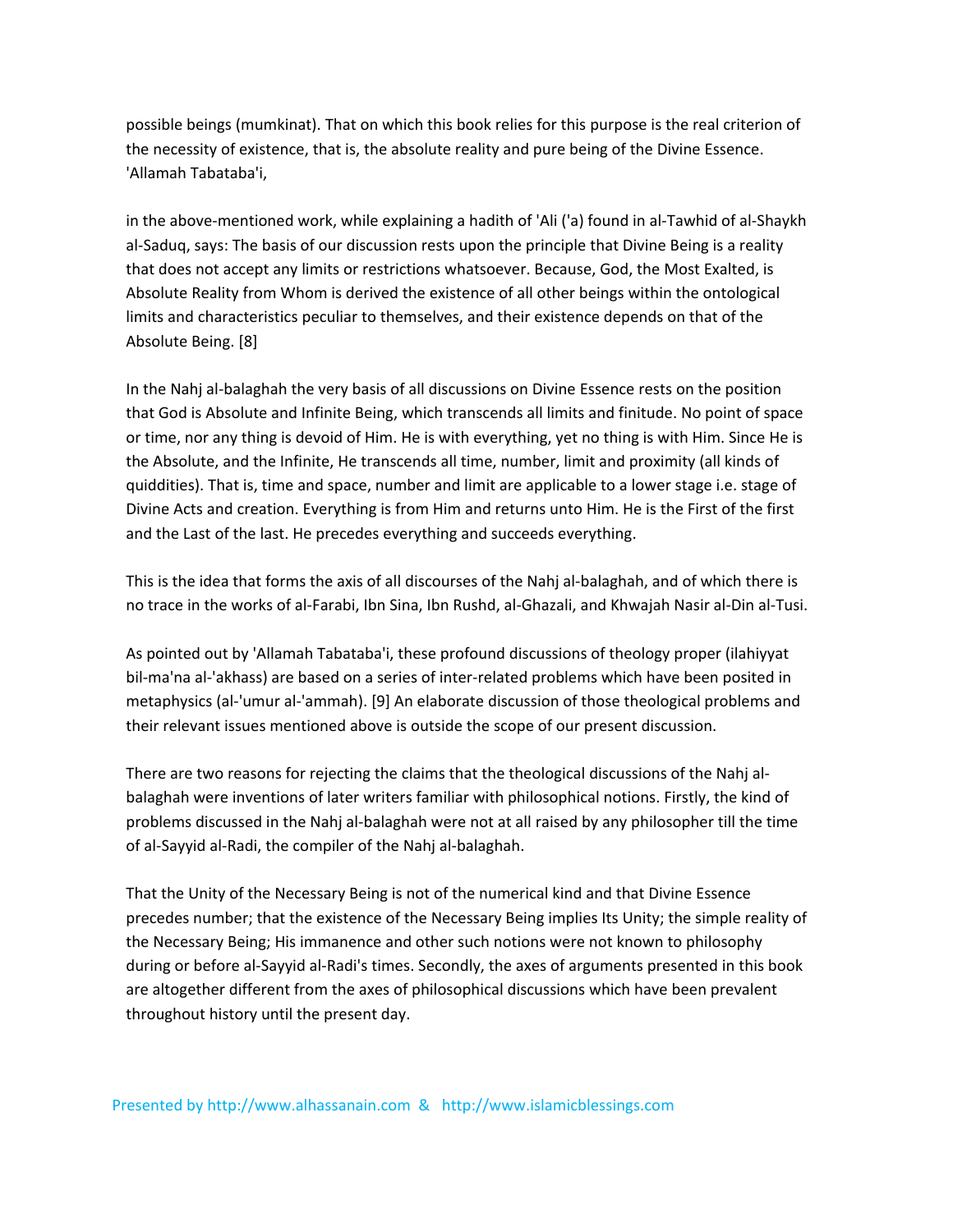### The Nahj al‐balaghah and Western Philosophic Thought

The Nahj al‐balaghah has played a great role in the history of Eastern Philosophy. Mulla Sadra, who brought a revolution in theological thought (al-hikmat al-'ilahiyyah), was under profound influence of 'Ali's discourses. His method of argument with regard to the problems of tawhid is the method of inferring the Essence from the Essence, and also deducing the Attributes and Acts from the Essence, and all these arguments are based on the belief that there exists the Necessary Being only. These arguments are based on radically different general principles, which are elaborated in his system of metaphysics.

Eastern theological thought (al‐hikmat al‐'ilahiyyah) attained fruition and strength from the sources of Islamic teachings and was firmly established on unviolable foundations. However, theological philosophy in the West remained deprived of such source of inspiration. The widespread philosophical malaise of inclination towards materialism in the West has many causes whose discussion is outside the scope of our discourse. But we believe that the major cause of this phenomenon is the weakness and insufficiency of theological conceptions of Western religious thought. [10]

Anyone interested in making a comparative study of the approaches pointed out in these chapters, should first study the arguments advanced by Western philosophers such as Anselm, Descartes, Spinoza, Leibnitz, Kant and others for proving the existence of God and their discussions about acceptance or rejection of various arguments, then he should compare them with the burhan al-siddigin argument advanced by Mulla Sadra under the inspiration of 'Ali's words. He would see for himself the wide chasm that separates the one from the other.

Reference: The Glimpses of Nahj al Balaghah; Murtadha Mutahhari ‐ Transl. from Persian by Ali Quli Qara'i

[1] The term ta'wil has been defined variously, but generally when used in the opposition to tafsir (which is applied to the explanation of the literal and explicit meanings of the Quranic texts) it is applied to interpretation of the Quranic verses which goes beyond their literal meaning. According to Imamiyyah Shi'ah, no one except the Prophet (S) and the twelve Imams (A) is entitled to draw tawil of the Quranic verses. To illustrate what is meant by ta'wil consider these examples: (1) According to Shi'ah hadith, the verse 2:158, Where ever you maybe, God will bring you all together', pertains to the 313 companions of al Imam al Mahdi (A) whom God will gather in a certain place from various parts of the earth in a single night.